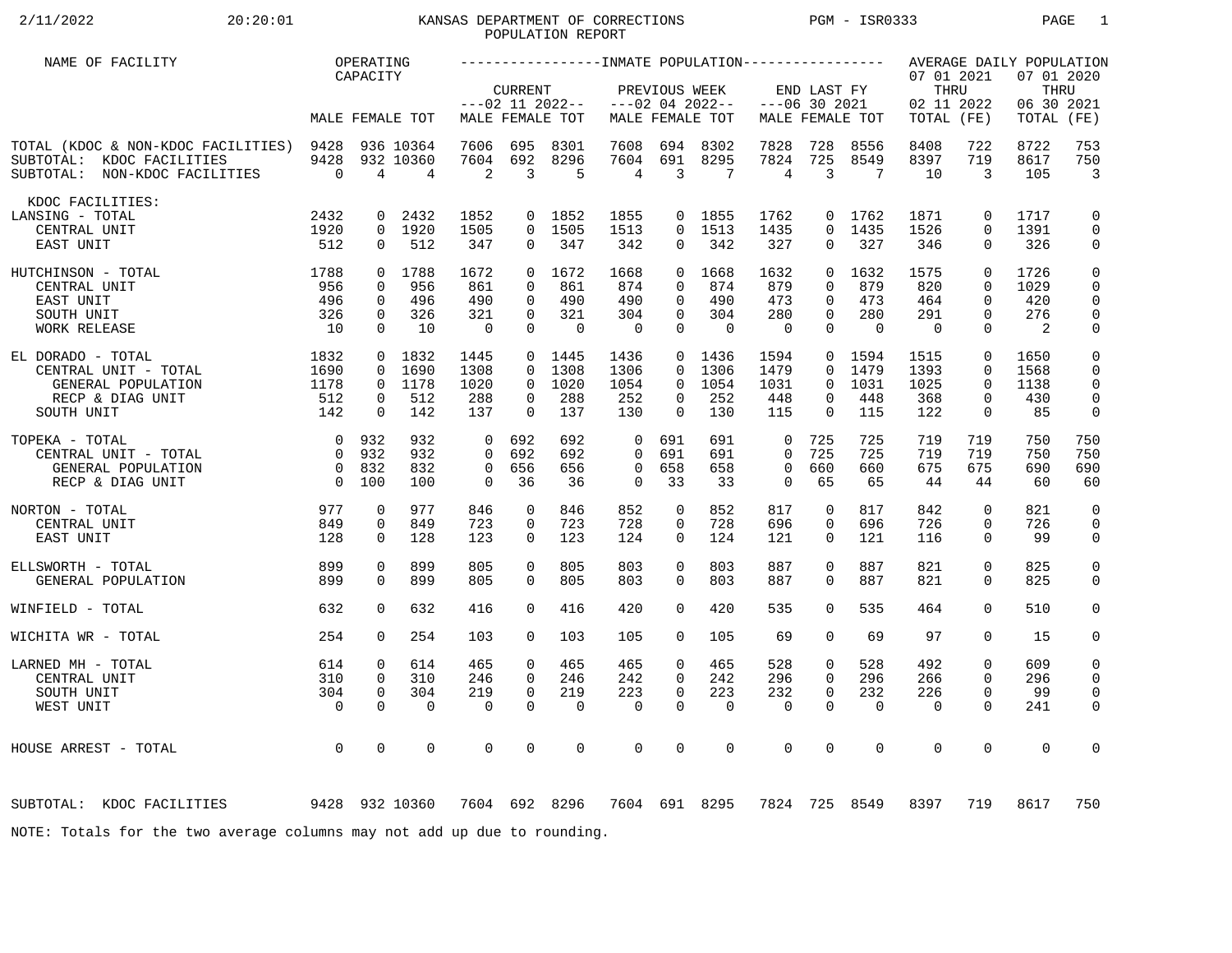| 2/11/2022<br>20:20:01                                                                     |                                              |                                              |                                                       |                                                            | POPULATION REPORT                                               | KANSAS DEPARTMENT OF CORRECTIONS      |                                    |                                               |                                                      |                                                         | PGM - ISR0333                                  |                                                 |                            | PAGE                                         | 2                                                            |                                                                          |
|-------------------------------------------------------------------------------------------|----------------------------------------------|----------------------------------------------|-------------------------------------------------------|------------------------------------------------------------|-----------------------------------------------------------------|---------------------------------------|------------------------------------|-----------------------------------------------|------------------------------------------------------|---------------------------------------------------------|------------------------------------------------|-------------------------------------------------|----------------------------|----------------------------------------------|--------------------------------------------------------------|--------------------------------------------------------------------------|
| NAME OF FACILITY                                                                          |                                              | OPERATING<br>CAPACITY                        |                                                       |                                                            | <b>CURRENT</b>                                                  | $---02$ 11 2022--                     |                                    | PREVIOUS WEEK                                 | $---02$ 04 2022--                                    | $---06$ 30 2021                                         | END LAST FY                                    |                                                 | 07 01 2021<br>THRU         |                                              | AVERAGE DAILY POPULATION<br>07 01 2020<br>THRU<br>06 30 2021 |                                                                          |
| NON-KDOC FACILITIES                                                                       | MALE FEMALE TOT                              |                                              |                                                       |                                                            |                                                                 | MALE FEMALE TOT                       |                                    |                                               | MALE FEMALE TOT                                      |                                                         |                                                | MALE FEMALE TOT                                 | 02 11 2022<br>TOTAL (FE)   |                                              | TOTAL (FE)                                                   |                                                                          |
| LARNED STATE HOSPITAL - TOTAL<br>PSYCHIATRIC UNIT                                         | $\mathbf 0$<br>$\Omega$                      | 4<br>$\overline{4}$                          | 4<br>$\overline{4}$                                   | 0<br>$\Omega$                                              | $\frac{3}{3}$                                                   | $\mathcal{R}$                         | $\Omega$                           | 3<br>$\mathcal{E}$                            | $\frac{3}{3}$                                        | $\frac{1}{1}$                                           | $\frac{3}{3}$                                  | $\overline{4}$                                  | 3<br>$\mathbf{z}$          | 3<br>$\mathbf{z}$                            | 4<br>$\overline{4}$                                          | $\frac{3}{3}$                                                            |
| CONTRACT JAIL PLACEMENT - TOTAL<br>COUNTY<br>OUT-OF-STATE<br>JO CTY RESIDENTIAL CENTER WR | $\mathsf{O}$<br>0<br>$\mathbf 0$<br>$\Omega$ | 0<br>$\mathsf{O}$<br>$\mathbf 0$<br>$\Omega$ | $\mathbf 0$<br>$\mathbf 0$<br>$\mathbf 0$<br>$\Omega$ | 2<br>$\mathsf{O}$<br>$\mathsf{O}\xspace$<br>$\overline{2}$ | $\mathsf{O}$<br>$\mathsf{O}$<br>$\mathsf{O}\xspace$<br>$\Omega$ | 2<br>$\overline{0}$<br>$\overline{0}$ | 4<br>$\overline{0}$<br>$\mathsf 0$ | 0<br>$\mathsf{O}$<br>$\mathsf{O}$<br>$\Omega$ | 4<br>$\overline{0}$<br>$\mathbf 0$<br>$\overline{4}$ | 3<br>$\mathbf 0$<br>$\mathsf{O}\xspace$<br>$\mathbf{3}$ | 0<br>$\overline{0}$<br>$\mathbb O$<br>$\Omega$ | 3<br>$\mathbf 0$<br>$\mathbf 0$<br>$\mathbf{3}$ | $\mathbf 0$<br>$\mathbf 0$ | 0<br>$\mathbf 0$<br>$\mathsf{O}$<br>$\Omega$ | 101<br>47<br>55<br>$\Omega$                                  | $\mathbf 0$<br>$\mathsf{O}$<br>$\overline{\mathbf{0}}$<br>$\overline{0}$ |
| NON-KDOC FACILITIES<br>SUBTOTAL:                                                          | $\mathbf 0$                                  | $\overline{4}$                               | $\overline{4}$                                        | $\overline{2}$                                             | $\mathbf{3}$                                                    | 5                                     | $\overline{4}$                     | 3                                             | $7\phantom{.0}$                                      | $\overline{4}$                                          | 3                                              | $7\overline{ }$                                 | 10                         | 3                                            | 105                                                          | 3                                                                        |
|                                                                                           |                                              |                                              |                                                       |                                                            |                                                                 |                                       |                                    |                                               |                                                      |                                                         |                                                |                                                 |                            |                                              |                                                              |                                                                          |
| IN-STATE CASELOAD TOTAL<br>KANSAS<br>COMPACT                                              |                                              |                                              |                                                       | 4512<br>3380<br>1132                                       | 707<br>409<br>298                                               | 5219<br>3789<br>1430                  | 4522<br>3391<br>1131               | 707<br>406<br>301                             | 5229<br>3797<br>1432                                 | 4617<br>3478<br>1139                                    | 721<br>413<br>308                              | 5338<br>3891<br>1447                            | 5264<br>3827<br>1438       | 705<br>404<br>302                            | 5674<br>4212<br>1462                                         | 788<br>474<br>314                                                        |
| OUT-OF-STATE CASELOAD TOTAL                                                               |                                              |                                              | -----                                                 | 844                                                        | 76                                                              | 920                                   | 837                                | 73                                            | 910                                                  | 853                                                     | 73                                             | 926                                             | 939                        | 76                                           | 898                                                          | 75                                                                       |
| ABSCOND/WARRANT TOTAL                                                                     |                                              |                                              |                                                       | 275                                                        | 67                                                              | 342                                   | 278                                | 69                                            | 347                                                  | 259                                                     | 70                                             | 329                                             | 343                        | 66                                           | 337                                                          | 74                                                                       |
| TOTAL                                                                                     |                                              |                                              |                                                       | 5631                                                       | 850                                                             | 6481                                  | 5637                               | 849                                           | 6486                                                 | 5729                                                    |                                                | 864 6593                                        | 6547                       | 847                                          | 6909                                                         | 937                                                                      |
| ***PRE-REVOCATION CASES                                                                   |                                              |                                              |                                                       | 0                                                          | $\Omega$                                                        | $\Omega$                              | $\Omega$                           | $\Omega$                                      | $\Omega$                                             | $\Omega$                                                | $\Omega$                                       | $\Omega$                                        | $\mathbf 0$                | $\Omega$                                     | $\Omega$                                                     | $\overline{0}$                                                           |

\*\*\*PRE-REVOCATION CASES ARE INCLUDED IN THE INMATE POPULATION TOTAL

NOTE: Totals for the two average columns may not add up due to rounding.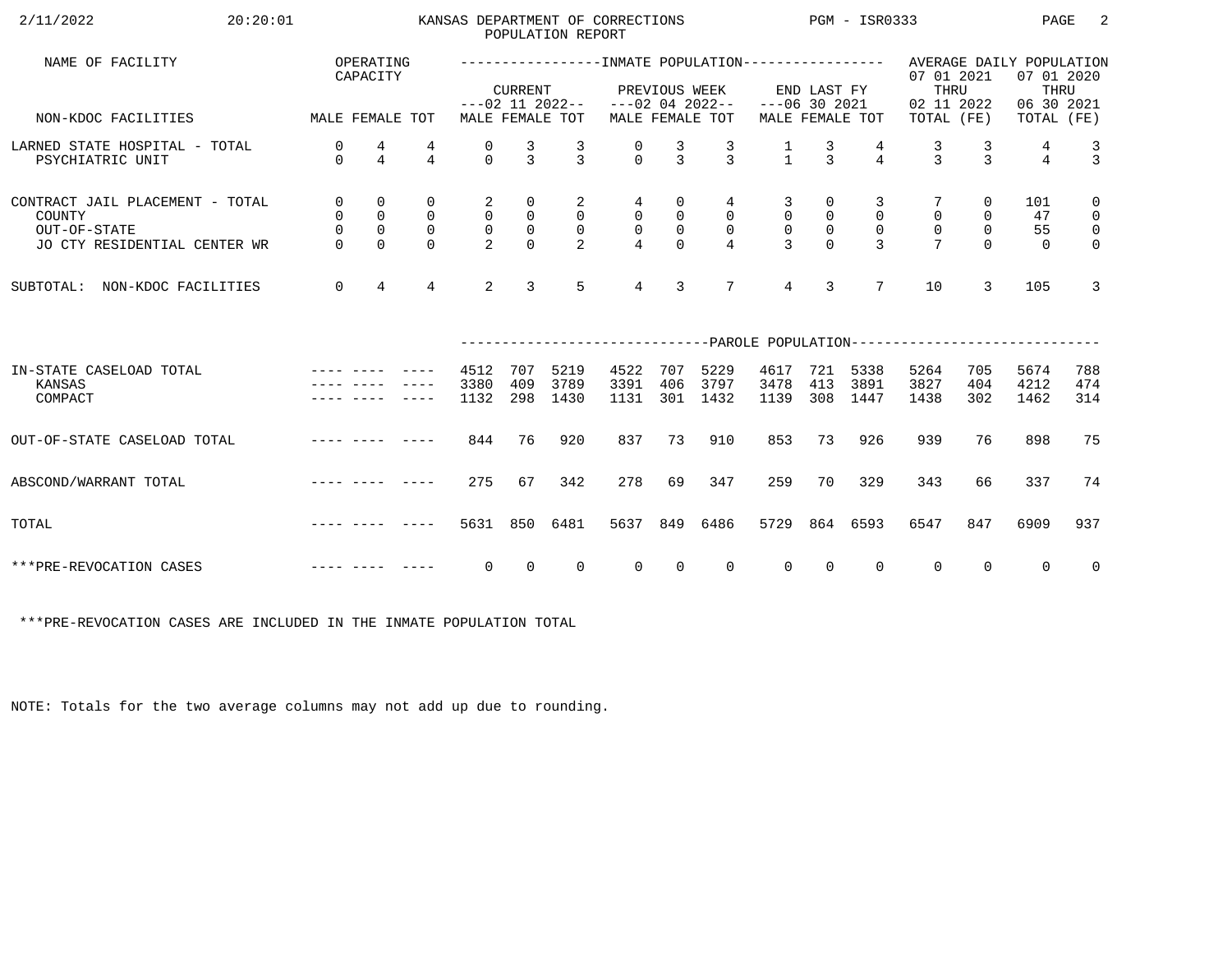# 2/11/2022 20:20:01 KANSAS DEPARTMENT OF CORRECTIONS PGM - ISR0333 PAGE 3 POPULATION REPORT

## SUMMARY OF CHANGE

|                                                                                                                                    |      | TOTAL (ALL INMATES)                                                          |                                                                                                      |                                                                  |                                                       |                                                                              | KDOC FACILITIES |                                                                                                       |                          |                                                                                              |                | NON-KDOC FACILITIES                                                                       |                                                                                                         |                      |                         |                                                                                                |                                                             |                 | IN-STATE CASELOAD                                                            |                                                                                                                                         |                                                                                               |     |                                                                      |                                                     |
|------------------------------------------------------------------------------------------------------------------------------------|------|------------------------------------------------------------------------------|------------------------------------------------------------------------------------------------------|------------------------------------------------------------------|-------------------------------------------------------|------------------------------------------------------------------------------|-----------------|-------------------------------------------------------------------------------------------------------|--------------------------|----------------------------------------------------------------------------------------------|----------------|-------------------------------------------------------------------------------------------|---------------------------------------------------------------------------------------------------------|----------------------|-------------------------|------------------------------------------------------------------------------------------------|-------------------------------------------------------------|-----------------|------------------------------------------------------------------------------|-----------------------------------------------------------------------------------------------------------------------------------------|-----------------------------------------------------------------------------------------------|-----|----------------------------------------------------------------------|-----------------------------------------------------|
| JANUARY<br>FEBRUARY                                                                                                                | 2021 | POPULATION<br>8729<br>8735                                                   | MALE<br>7979<br>$+ 15 - 9 +$                                                                         | FEM                                                              | CHANGE FROM<br>PREVIOUS MONTH<br>TOT<br>750 8729<br>6 | POPULATION<br>8665<br>8714                                                   |                 | MALE FEM<br>7918<br>$+ 58 - 9 + 49$                                                                   |                          | CHANGE FROM<br>PREVIOUS MONTH<br>747                                                         | TOT<br>8665    | POPULATION CHANGE FROM<br>64<br>21                                                        |                                                                                                         | MALE<br>61<br>$\sim$ | FEM                     | PREVIOUS MONTH<br>3<br>$43 - 0 - 43$                                                           | TOT<br>64                                                   |                 | POPULATION<br>5570<br>5514                                                   |                                                                                                                                         | MALE<br>4809<br>$-44-$                                                                        | FEM | CHANGE FROM<br>PREVIOUS MONTH<br>761<br>$12 - 56$                    | TOT<br>5570                                         |
| MARCH<br>APRIL<br>MAY<br><b>JUNE</b><br>JULY<br><b>AUGUST</b><br>SEPTEMBER<br><b>OCTOBER</b><br><b>NOVEMBER</b><br><b>DECEMBER</b> |      | 8749<br>8686<br>8654<br>8556<br>8530<br>8445<br>8457<br>8400<br>8345<br>8346 | $+$ 11 +<br>$71 +$<br>$ \,$<br>$33 +$<br>$\sim$<br>$-37 - 20 - 57$<br>$-54 - 1 - 55$<br>+ 10 - 9 + 1 | $3 +$<br>$8 -$<br>$29 - 3 -$<br>$77 - 21 -$<br>$7 -$<br>79 - 6 - | 14<br>63<br>32<br>98<br>26<br>85<br>$2 + 14 + 12$     | 8745<br>8682<br>8650<br>8549<br>8520<br>8432<br>8445<br>8386<br>8333<br>8337 |                 | $+ 28 + 3 + 31$<br>$\sim$<br>$\sim$<br>$\sim$<br>$\sim$<br>$\sim$<br>$-52 - 1 - 53$<br>$+ 12 - 8 + 4$ | 71 +<br>$36 +$<br>$82 -$ | $8 -$<br>$29 - 3 - 32$<br>$80 - 21 - 101$<br>$7 -$<br>6 –<br>$1 + 14 + 13$<br>$38 - 21 - 59$ | 63<br>29<br>88 | 13<br>12                                                                                  | 4<br>4<br>$4 -$<br>$7 +$<br>$10 +$<br>$+$<br>$\sim$ $ -$<br>14 +<br>$12 - 2 - 0 - 2$<br>$9 - 2 - 1 - 3$ | $\sim$ $-$           | $0 -$<br>$3 -$<br>$1 -$ | $17 - 0 - 17$<br>$0 -$<br>$0 - 0 -$<br>$0 +$<br>$3 - 0 +$<br>$3 - 0 +$<br>$0 - 1$<br>$1 + 1 +$ | $\Omega$<br>$\overline{0}$<br>3<br>$\overline{3}$<br>3<br>2 |                 | 5473<br>5442<br>5421<br>5338<br>5305<br>5256<br>5274<br>5209<br>5243<br>5217 | $\sim$<br>$\equiv$<br>$\overline{\phantom{a}}$<br>$\overline{\phantom{a}}$<br>$\overline{\phantom{a}}$<br>$+$<br>$ \,$<br>$+$<br>$\sim$ | $-36 -$<br>$27 -$<br>$14 -$<br>71 -<br>$33 -$<br>$33 -$<br>$19 -$<br>$49 -$<br>18 +<br>$25 -$ |     | $7 -$<br>$12 - 83$<br>$0 - 33$<br>$16 - 49$<br>$1 + 18$<br>$16 - 65$ | $5 - 41$<br>$4 - 31$<br>21<br>$16 + 34$<br>$1 - 26$ |
| JANUARY                                                                                                                            | 2022 | 8326                                                                         | $-3 - 17 - 20$                                                                                       |                                                                  |                                                       | 8319                                                                         |                 | $-1$ $-17$ $-18$                                                                                      |                          |                                                                                              |                | $7 - 2 - 0 -$                                                                             |                                                                                                         |                      |                         |                                                                                                | 2                                                           |                 | 5223                                                                         | $+$                                                                                                                                     | 6 –                                                                                           |     |                                                                      | $0 + 6$                                             |
| NET CHANGE OVER 12 MO PERIOD - 349 - 54 - 403 - 292 - 54 - 346 - 57 + 0 - 57                                                       |      |                                                                              |                                                                                                      |                                                                  |                                                       |                                                                              |                 |                                                                                                       |                          |                                                                                              |                |                                                                                           |                                                                                                         |                      |                         |                                                                                                |                                                             |                 | $-289 - 58 - 347$                                                            |                                                                                                                                         |                                                                                               |     |                                                                      |                                                     |
| AVERAGE MONTHLY CHANGE $-29 - 5 - 34$                                                                                              |      |                                                                              |                                                                                                      |                                                                  |                                                       |                                                                              |                 | $-24 - 5 - 29$                                                                                        |                          |                                                                                              |                |                                                                                           |                                                                                                         |                      | $5+$                    | $0 -$                                                                                          | 5                                                           |                 |                                                                              |                                                                                                                                         | $-24 - 5 - 29$                                                                                |     |                                                                      |                                                     |
|                                                                                                                                    |      |                                                                              |                                                                                                      |                                                                  |                                                       |                                                                              |                 |                                                                                                       |                          |                                                                                              |                | -------INMATE POPULATION - SUMMARY OF CHANGE (PERIOD: 07 01 2021 THRU 01 31 2022)-------- |                                                                                                         |                      |                         |                                                                                                |                                                             |                 |                                                                              |                                                                                                                                         |                                                                                               |     |                                                                      |                                                     |
|                                                                                                                                    |      |                                                                              |                                                                                                      | TOTAL                                                            |                                                       | TOTAL                                                                        |                 |                                                                                                       |                          |                                                                                              |                | (ALL INMATES) WOOC FACILITIES NON-KDOC FACILITIES                                         | TOTAL                                                                                                   |                      |                         |                                                                                                |                                                             |                 |                                                                              | TOTAL                                                                                                                                   |                                                                                               |     |                                                                      |                                                     |
|                                                                                                                                    |      |                                                                              | MALE FEMALE                                                                                          |                                                                  |                                                       |                                                                              |                 |                                                                                                       |                          |                                                                                              |                | (BOTH SEXES) MALE FEMALE (BOTH SEXES) MALE FEMALE (BOTH SEXES)                            |                                                                                                         |                      |                         |                                                                                                |                                                             |                 |                                                                              |                                                                                                                                         |                                                                                               |     |                                                                      |                                                     |
| NUMBER OF INMATES - 198 - 32                                                                                                       |      |                                                                              |                                                                                                      |                                                                  |                                                       | $-230$                                                                       |                 | $-198 - 32$                                                                                           |                          |                                                                                              |                |                                                                                           | $-230$                                                                                                  |                      |                         | $+$ 0                                                                                          |                                                             | $\Omega$        | $+$                                                                          | $\overline{0}$                                                                                                                          |                                                                                               |     |                                                                      |                                                     |
| PERCENT CHANGE                                                                                                                     |      |                                                                              | $-2.5% - 4.4%$                                                                                       |                                                                  |                                                       | $-2.7%$                                                                      |                 |                                                                                                       |                          | $-2.5% - 4.4%$                                                                               |                |                                                                                           | $-2.7%$                                                                                                 |                      | $+$                     |                                                                                                | $.0%$ +                                                     | .0 <sub>8</sub> |                                                                              | .0%                                                                                                                                     |                                                                                               |     |                                                                      |                                                     |
| AVERAGE MONTHLY CHANGE                                                                                                             |      |                                                                              | $-28 - 5$                                                                                            |                                                                  |                                                       | $-33$                                                                        |                 |                                                                                                       |                          | $-28 - 5$                                                                                    |                |                                                                                           | $-33$                                                                                                   |                      | $+$                     |                                                                                                | $0 +$                                                       | $\Omega$        | $+$                                                                          | $\Omega$                                                                                                                                |                                                                                               |     |                                                                      |                                                     |
|                                                                                                                                    |      |                                                                              |                                                                                                      |                                                                  |                                                       |                                                                              |                 |                                                                                                       |                          |                                                                                              |                | PAROLE POPULATION - SUMMARY OF CHANGE (PERIOD: 07 01 2021 THRU 01 31 2022)                |                                                                                                         |                      |                         |                                                                                                |                                                             |                 |                                                                              |                                                                                                                                         |                                                                                               |     |                                                                      |                                                     |
|                                                                                                                                    |      |                                                                              | PRE-REV<br>CASES                                                                                     |                                                                  |                                                       |                                                                              |                 |                                                                                                       |                          |                                                                                              |                | ---INSTATE CASELOAD---- CASELOAD<br>TOTAL KANSAS COMPACTS OUT-OF-STATE                    |                                                                                                         |                      |                         | ABSCOND<br>WARRANT                                                                             |                                                             |                 |                                                                              |                                                                                                                                         |                                                                                               |     |                                                                      |                                                     |
| NUMBER OF OFFENDERS                                                                                                                |      | $+ 0$                                                                        |                                                                                                      |                                                                  |                                                       | $-115 - 102$                                                                 |                 |                                                                                                       | $-13$                    |                                                                                              |                | $-17$                                                                                     |                                                                                                         |                      |                         | + 14                                                                                           |                                                             |                 |                                                                              |                                                                                                                                         |                                                                                               |     |                                                                      |                                                     |
| PERCENT CHANGE                                                                                                                     |      |                                                                              | $+$ .0%                                                                                              |                                                                  |                                                       | $-2.1$ % $-2.6$ %                                                            |                 |                                                                                                       | - .9%                    |                                                                                              |                | $-1.8%$                                                                                   |                                                                                                         |                      |                         | $+4.2%$                                                                                        |                                                             |                 |                                                                              |                                                                                                                                         |                                                                                               |     |                                                                      |                                                     |
| AVERAGE MONTHLY CHANGE                                                                                                             |      |                                                                              | $+$                                                                                                  | $\Omega$                                                         |                                                       | $-16$                                                                        | $-15$           |                                                                                                       | $-$                      | 2                                                                                            |                | 2                                                                                         |                                                                                                         |                      | $+$                     | 2                                                                                              |                                                             |                 |                                                                              |                                                                                                                                         |                                                                                               |     |                                                                      |                                                     |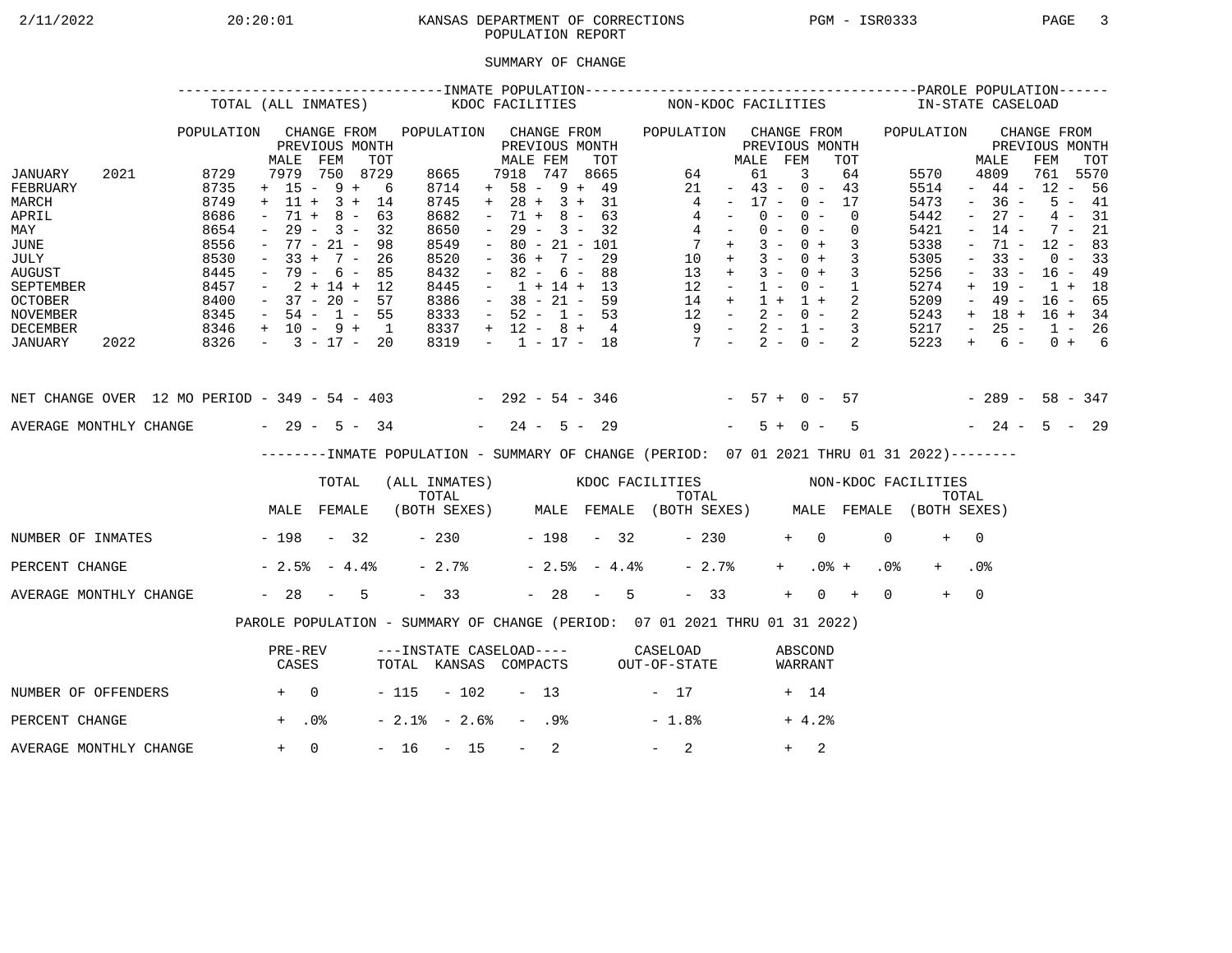## 2/11/2022 20:20:01 KANSAS DEPARTMENT OF CORRECTIONS PGM - ISR0333 PAGE 4 POPULATION REPORT

| NAME OF FACILITY          | -UNCLASSIFIED        |                      |                      | -SPECIAL MGM-     |                               |                   | INMATE CUSTODY CLASSIFICATION AS OF 02 11 2022<br>---MAXIMUM---                |                      |                    |                       |                      |                       |                         |                      |                      | -UNC/SPM/MAX- -MEDIUM HIGH- --MEDIUM LOW- |                            |                 | $---MINTMINIM---$ |                    |                |
|---------------------------|----------------------|----------------------|----------------------|-------------------|-------------------------------|-------------------|--------------------------------------------------------------------------------|----------------------|--------------------|-----------------------|----------------------|-----------------------|-------------------------|----------------------|----------------------|-------------------------------------------|----------------------------|-----------------|-------------------|--------------------|----------------|
| KDOC FACILITIES           | MALE FEM TOT         |                      |                      | MALE FEM          |                               | <b>TOT</b>        | MALE FEM                                                                       |                      | TOT                |                       |                      | MALE FEM TOT MALE FEM |                         |                      | TOT                  | MALE FEM                                  |                            | TOT             | <b>MALE FEM</b>   |                    | <b>TOT</b>     |
| LANSING - TOTAL           | 3                    | 0                    | 3                    | 298               | 0                             | 298               | 516                                                                            | 0                    | 516                | 817                   | 0                    | 817                   | 316                     | 0                    | 316                  | 327                                       | 0                          | 327             | 392               | $\Omega$           | 392            |
| CENTRAL UNIT<br>EAST UNIT | 2                    | 0<br>$\Omega$        | 2<br>1               | 298<br>0          | $\overline{0}$<br>$\mathbf 0$ | 298<br>$\Omega$   | 516<br>$\mathbf 0$                                                             | 0<br>0               | 516<br>$\mathbf 0$ | 816<br>-1             | 0<br>$\Omega$        | 816<br>$\mathbf{1}$   | 316<br>$\Omega$         | $\Omega$<br>$\Omega$ | 316<br>$\mathbf 0$   | 327<br>$\mathbf 0$                        | $\mathbf 0$<br>$\mathbf 0$ | 327<br>$\Omega$ | 46<br>346         | $\Omega$<br>0      | 46<br>346      |
| HUTCHINSON - TOTAL        | 11                   | 0                    | 11                   | 142               | $\Omega$                      | 142               | 254                                                                            | 0                    | 254                | 407                   | 0                    | 407                   | 258                     | 0                    | 258                  | 610                                       | $\Omega$                   | 610             | 397               | <sup>n</sup>       | 397            |
| CENTRAL UNIT              | 11                   | $\Omega$             | 11                   | 140               | $\Omega$                      | 140               | 253                                                                            | $\Omega$             | 253                | 404                   | $\Omega$             | 404                   | 258                     | $\Omega$             | 258                  | 181                                       | $\Omega$                   | 181             | 18                | $\Omega$           | 18             |
| EAST UNIT<br>SOUTH UNIT   | $\Omega$<br>$\Omega$ | $\Omega$<br>$\Omega$ | $\Omega$<br>$\Omega$ | 2<br>$\Omega$     | $\mathbf 0$<br>$\Omega$       | 2<br>$\Omega$     | $\Omega$                                                                       | 0<br>$\Omega$        | 1<br>$\Omega$      | 3<br>$\Omega$         | $\Omega$<br>$\Omega$ | 3<br>$\Omega$         | $\mathbf 0$<br>$\Omega$ | $\Omega$<br>$\Omega$ | $\Omega$<br>$\Omega$ | 429<br>$\Omega$                           | $\mathbf 0$<br>$\Omega$    | 429<br>$\Omega$ | 58<br>321         | $\Omega$<br>0      | 58<br>321      |
| EL DORADO - TOTAL         | 185                  | $\Omega$             | 185                  | 457               | $\Omega$                      | 457               | 229                                                                            | $\Omega$             | 229                | 871                   | $\Omega$             | 871                   | 246                     | $\Omega$             | 246                  | 277                                       | $\Omega$                   | 277             | 51                | $\Omega$           | 51             |
| CENTRAL UNIT - TOTAL      | 185                  | $\Omega$             | 185                  | 456               | $\Omega$                      | 456               | 229                                                                            | 0                    | 229                | 870                   | $\Omega$             | 870                   | 245                     | $\Omega$             | 245                  | 160                                       | 0                          | 160             | 33                | $\Omega$           | 33             |
| GENERAL POPULATION        | - 8                  | $\Omega$             | 8                    | 453               | $\mathbf 0$                   | 453               | 205                                                                            | $\Omega$             | 205                | 666                   | $\Omega$             | 666                   | 209                     | $\Omega$             | 209                  | 128                                       | $\Omega$                   | 128             | 17                | $\Omega$           | 17             |
| RECP & DIAG UNIT          | 177<br>$\Omega$      | $\Omega$<br>$\Omega$ | 177<br>$\Omega$      | 3<br>$\mathbf{1}$ | $\Omega$<br>$\cap$            | 3<br>$\mathbf{1}$ | 24<br>$\Omega$                                                                 | $\Omega$<br>$\Omega$ | 24<br>$\Omega$     | 204<br>$\overline{1}$ | $\Omega$<br>$\cap$   | 204<br>$\overline{1}$ | 36<br>$\overline{1}$    | $\Omega$<br>$\Omega$ | 36<br>$\overline{1}$ | 32<br>117                                 | $\Omega$<br>$\Omega$       | 32<br>117       | 16<br>18          | $\Omega$<br>$\cap$ | 16<br>18       |
| SOUTH UNIT                |                      |                      |                      |                   |                               |                   |                                                                                |                      |                    |                       |                      |                       |                         |                      |                      |                                           |                            |                 |                   |                    |                |
| TOPEKA - TOTAL            | $\Omega$             | 48                   | 48                   | $\Omega$          | 10                            | 10                | $\Omega$                                                                       | 45                   | 45                 |                       | 0, 103               | 103                   | 0                       | 78                   | 78                   |                                           | 0, 154                     | 154             |                   | 0 357              | 357            |
| CENTRAL UNIT - TOTAL      | $\Omega$             | 48                   | 48                   | $\Omega$          | 10                            | 10                | $\Omega$                                                                       | 45                   | 45                 |                       | 0, 103               | 103                   | $\Omega$                | 78                   | 78                   |                                           | 0, 154                     | 154             |                   | 0 357              | 357            |
| GENERAL POPULATION        | $\overline{0}$       | 21                   | 21                   | $\Omega$          | 10                            | 10                | $\mathbf 0$                                                                    | 45                   | 45                 | $\Omega$              | 76                   | 76                    | 0                       | 77                   | 77                   |                                           | 0, 154                     | 154             |                   | 0 3 4 9            | 349            |
| RECP & DIAG UNIT          | $\Omega$             | 27                   | 27                   | $\Omega$          | $\Omega$                      | $\Omega$          | $\Omega$                                                                       | $\Omega$             | $\Omega$           | $\Omega$              | 27                   | 27                    | $\Omega$                | $\mathbf{1}$         | $\mathbf{1}$         | $\Omega$                                  | $\Omega$                   | $\Omega$        | 0                 | 8                  | 8              |
| NORTON - TOTAL            | $\Omega$             | $\Omega$             | $\Omega$             | 15                | $\Omega$                      | 15                | 0                                                                              | $\Omega$             | $\Omega$           | 15                    | $\Omega$             | 15                    | $\Omega$                | $\Omega$             | $\Omega$             | 518                                       | 0                          | 518             | 313               | <sup>n</sup>       | 313            |
| CENTRAL UNIT              | $\Omega$             | $\mathbf 0$          | $\Omega$             | 15                | 0                             | 15                | $\mathbf 0$                                                                    | $\mathbf 0$          | 0                  | 15                    | $\Omega$             | 15                    | 0                       | $\Omega$             | 0                    | 518                                       | $\overline{0}$             | 518             | 190               | $\Omega$           | 190            |
| EAST UNIT                 | $\Omega$             | $\Omega$             | $\Omega$             | $\Omega$          | $\Omega$                      | $\Omega$          | $\Omega$                                                                       | $\Omega$             | $\Omega$           | $\Omega$              | $\Omega$             | $\Omega$              | $\Omega$                | $\Omega$             | $\Omega$             | $\Omega$                                  | $\Omega$                   | $\Omega$        | 123               | 0                  | 123            |
| ELLSWORTH - TOTAL         |                      | $\mathbf 0$          | 1                    | 4                 | 0                             | 4                 | 5                                                                              | $\mathbf 0$          | 5                  | 10                    | $\Omega$             | 10                    | 323                     | $\Omega$             | 323                  | 384                                       | $\Omega$                   | 384             | 88                | $\Omega$           | 88             |
| CENTRAL UNIT              |                      | $\Omega$             | $\mathbf{1}$         | 4                 | $\Omega$                      | $\overline{4}$    | $\overline{5}$                                                                 | $\mathbf 0$          | 5                  | 10                    | $\Omega$             | 10                    | 323                     | $\Omega$             | 323                  | 384                                       | $\Omega$                   | 384             | 88                | $\Omega$           | 88             |
| WINFIELD - TOTAL          | $\Omega$             | $\Omega$             | $\Omega$             | $\Omega$          | $\Omega$                      | $\Omega$          | $\Omega$                                                                       | $\Omega$             | $\Omega$           | $\Omega$              | $\Omega$             | $\Omega$              | $\Omega$                | $\Omega$             | $\Omega$             | $\mathbf 0$                               | $\mathbf 0$                | $\Omega$        | 416               | $\Omega$           | 416            |
| WICHITA WR - TOTAL        | $\Omega$             | $\Omega$             | $\Omega$             | $\Omega$          | $\Omega$                      | 0                 | $\Omega$                                                                       | $\mathbf 0$          | $\mathbf 0$        | $\Omega$              | $\Omega$             | $\Omega$              | $\Omega$                | $\Omega$             | $\Omega$             | $\mathbf 0$                               | 0                          | $\Omega$        | 103               | $\Omega$           | 103            |
| LARNED MH - TOTAL         |                      | 0                    | $\Omega$             | 18                | 0                             | 18                | 57                                                                             | 0                    | 57                 | 75                    | 0                    | 75                    | 77                      | 0                    | 77                   | 92                                        | 0                          | 92              | 221               | 0                  | 221            |
| CENTRAL UNIT              |                      | $\Omega$             | $\Omega$             | 18                | 0                             | 18                | 57                                                                             | 0                    | 57                 | 75                    | $\Omega$             | 75                    | 77                      | $\Omega$             | 77                   | 92                                        | $\mathbf 0$                | 92              | $\overline{a}$    | $\Omega$           | $\overline{2}$ |
| SOUTH UNIT                |                      | $\Omega$             | $\Omega$             | $\Omega$          | $\Omega$                      | $\Omega$          | $\Omega$                                                                       | $\Omega$             | $\Omega$           | $\Omega$              | $\Omega$             | $\Omega$              | $\Omega$                | $\Omega$             | $\Omega$             | $\Omega$                                  | $\Omega$                   | $\Omega$        | 219               | $\Omega$           | 219            |
| SUBTOTAL: KDOC FACILITIE  |                      |                      | 200 48 248           |                   |                               |                   | 934 10 944 1061 45 1106 2195 103 2298 1220 78 1298 2208 154 2362 1981 357 2338 |                      |                    |                       |                      |                       |                         |                      |                      |                                           |                            |                 |                   |                    |                |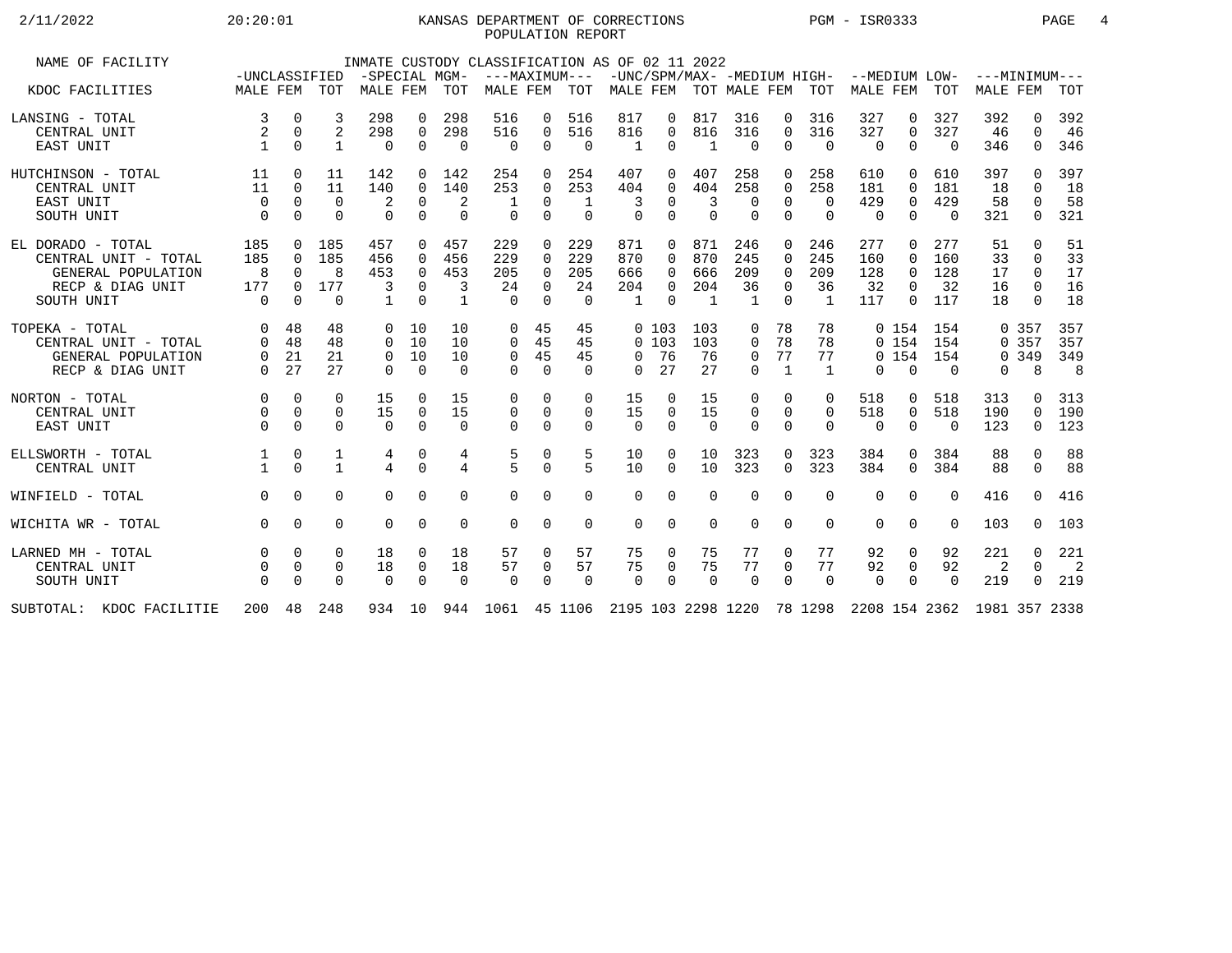| 2/11/2022                   | 20:20:01                  |          |          |                                                |                |          | KANSAS DEPARTMENT OF CORRECTIONS<br>POPULATION REPORT |          |          |          |                         |          |                                             |                |          | PGM - ISR0333             |          |          |                           |          | PAGE           | $\mathbf{b}$ |
|-----------------------------|---------------------------|----------|----------|------------------------------------------------|----------------|----------|-------------------------------------------------------|----------|----------|----------|-------------------------|----------|---------------------------------------------|----------------|----------|---------------------------|----------|----------|---------------------------|----------|----------------|--------------|
| NAME OF FACILITY            |                           |          |          | INMATE CUSTODY CLASSIFICATION AS OF 02 11 2022 |                |          |                                                       |          |          |          |                         |          |                                             |                |          |                           |          |          |                           |          |                |              |
| NON-KDOC FACILITIES         | -UNCLASSIFIED<br>MALE FEM |          | TOT      | -SPECIAL MGM-<br>MALE FEM                      |                | TOT      | ---MAXIMUM---<br>MALE FEM                             |          | TOT      | MALE FEM |                         |          | -UNC/SPM/MAX- -MEDIUM HIGH-<br>TOT MALE FEM |                | TOT      | --MEDIUM LOW-<br>MALE FEM |          | TOT      | ---MINIMUM---<br>MALE FEM |          | TOT            |              |
| LARNED STATE HOSPITAL       | $\Omega$                  | $\Omega$ | $\Omega$ | $\Omega$                                       | $\overline{0}$ | $\Omega$ | $\Omega$                                              | 3        | 3        | $\Omega$ | $\overline{\mathbf{3}}$ | 3        | $\Omega$                                    | $\overline{0}$ | $\Omega$ | $\Omega$                  | $\Omega$ | $\Omega$ | $\Omega$                  | $\Omega$ | $\overline{0}$ |              |
| JO CTY RESIDENTIAL CEN      | $\Omega$                  | $\Omega$ | $\Omega$ | $\Omega$                                       | $\overline{0}$ | $\Omega$ | $\Omega$                                              | $\Omega$ | $\Omega$ |          | $0 \quad 0$             | $\Omega$ | $\Omega$                                    | $\overline{0}$ | $\Omega$ | $\Omega$                  | $\Omega$ | $\Omega$ |                           | $\Omega$ | $\overline{2}$ |              |
| NON-KDOC<br>SUBTOTAL:       | $\Omega$                  | - 0      | $\Omega$ | $\Omega$                                       | $\overline{0}$ | $\Omega$ | $\Omega$                                              | 3        | 3        |          | $0 \quad 3$             | 3        | $\Omega$                                    | $\overline{0}$ | $\Omega$ | $\Omega$                  | $\Omega$ | $\Omega$ |                           | $\Omega$ | - 2            |              |
| TOTAL:<br>KDOC AND NON-KDOC | 200                       | 48       | 248      | 934                                            | 10             | 944      | 1061                                                  | 48 1     | 109      | 2195 106 |                         | 2301     | 1220                                        |                | 78 1298  | 2208 154 2362             |          |          | 1983 357 2340             |          |                |              |

#### SPECIAL MANAGEMENT AND INFIRMARY INMATESSPECIAL MANAGEMENT(DISTRIBUTIONS)

| LOCATION                         |             |                 |             |          |                  |             |                 |          |             |                   |             |          |          | INMATES      |             |
|----------------------------------|-------------|-----------------|-------------|----------|------------------|-------------|-----------------|----------|-------------|-------------------|-------------|----------|----------|--------------|-------------|
|                                  |             | ALL SPECIAL MGM |             |          | DISC SEGREGATION |             | PROTEC. CUSTODY |          |             | ADMIN SEGREGATION |             |          |          | IN INFIRMARY |             |
| KDOC FACILITIES                  |             | MALE FEMALE TOT |             |          | MALE FEMALE TOT  |             | MALE FEMALE     |          | TOT         |                   | MALE FEMALE | TOT      | MALE     | FEMALE       | TOT         |
| LANSING CORRECTIONAL FACILITY    | 298         | 0               | 298         | 20       | 0                | 20          | 5               | 0        | 5           | 273               | $\Omega$    | 273      |          | 0            | $\Omega$    |
| HUTCHINSON CORRECTIONAL FACILITY | 142         | 0               | 142         | 21       |                  | 21          | 0               | 0        | 0           | 121               | 0           | 121      | 8        | $\mathbf 0$  | 8           |
| EL DORADO CORRECTIONAL FACILITY  | 457         | 0               | 457         |          | 0                | 7           | 6               | 0        | 6           | 444               | 0           | 444      | 15       | 0            | 15          |
| TOPEKA CORRECTIONAL FACILITY     | $\mathbf 0$ | 10              | 10          | $\Omega$ |                  | $\Omega$    | 0               | 0        | $\Omega$    | 0                 | 10          | 10       | $\Omega$ | $\Omega$     | 0           |
| NORTON CORRECTIONAL FACILITY     | 15          | $\Omega$        | 15          |          |                  | $\Omega$    |                 | $\Omega$ |             | 14                | $\Omega$    | 14       | $\Omega$ | $\Omega$     | $\Omega$    |
| ELLSWORTH CORRECTIONAL FACILITY  | 4           | $\Omega$        | 4           | $\Omega$ |                  | $\mathbf 0$ | 0               | 0        | $\Omega$    | 4                 | $\Omega$    | 4        |          | $\mathbf 0$  | $\mathbf 0$ |
| WINFIELD CORRECTIONAL FACILITY   | 0           | 0               | $\mathbf 0$ | $\Omega$ | 0                | $\mathbf 0$ | 0               | 0        | $\mathbf 0$ | 0                 | $\Omega$    | $\Omega$ | $\Omega$ | $\mathbf 0$  | $\mathbf 0$ |
| WICHITA CORRECTIONAL FACILITY    | 0           | $\Omega$        | $\Omega$    | $\Omega$ | 0                | $\Omega$    | 0               | 0        | $\Omega$    | 0                 | $\Omega$    | $\Omega$ | $\Omega$ | $\mathbf 0$  | $\mathbf 0$ |
| LARNED CORRECTIONAL MH FACILITY  | 18          | $\Omega$        | 18          | 8        | 0                | 8           |                 | 0        |             | 9                 | $\Omega$    | 9        |          | $\mathbf 0$  | $\Omega$    |
| TOTAL KDOC FACILITIES            | 934         | 10              | 944         | 56       |                  | 56          | 13              | 0        | 13          | 865               | 10          | 875      | 23       | $\Omega$     | 23          |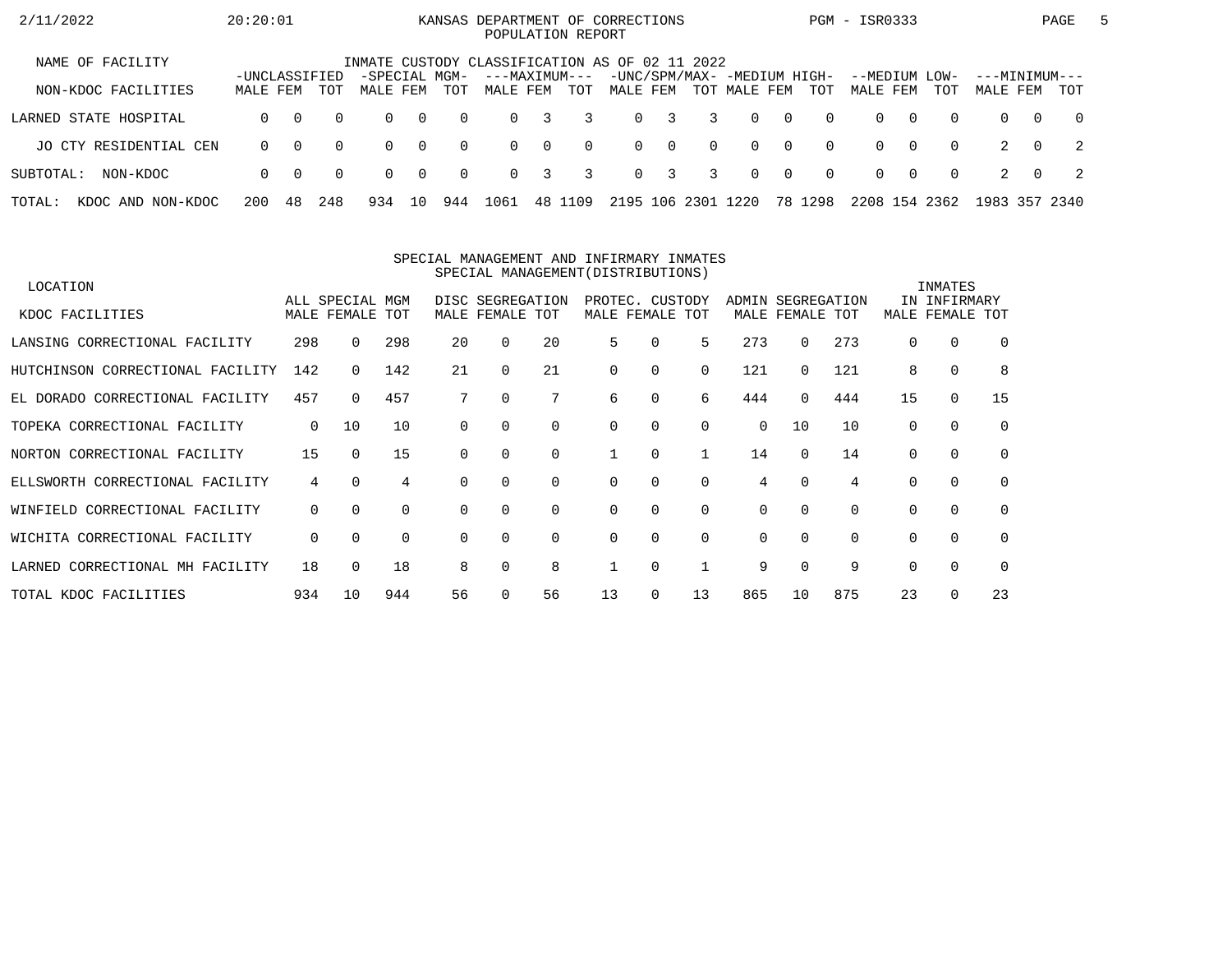2/11/2022 20:20:01 KANSAS DEPARTMENT OF CORRECTIONS PGM - ISR0333 PAGE 6 POPULATION REPORT

## DISTRIBUTION OF IN-STATE PAROLE CASELOAD BY LEVEL OF SUPERVISION

|                                                                                                                                  | ALL LEVELS<br>MALE FEMALE TOT MALE FEMALE TOT |                                                                     |                                      |                                                                    | HIGH                                                       |                                                                | MALE FEMALE TOT                             | CLOSE/MODERATE                                 |                                          | MALE FEMALE TOT                                             |                                                          | MODERATE/LOW-MOD                                         |                                                                       | <b>LOW</b><br>MALE FEMALE TOT                                                          |                                                                    |                                               | UNCLASSIFIED<br>MALE FEMALE TOT        |                                                         |
|----------------------------------------------------------------------------------------------------------------------------------|-----------------------------------------------|---------------------------------------------------------------------|--------------------------------------|--------------------------------------------------------------------|------------------------------------------------------------|----------------------------------------------------------------|---------------------------------------------|------------------------------------------------|------------------------------------------|-------------------------------------------------------------|----------------------------------------------------------|----------------------------------------------------------|-----------------------------------------------------------------------|----------------------------------------------------------------------------------------|--------------------------------------------------------------------|-----------------------------------------------|----------------------------------------|---------------------------------------------------------|
| NORTHERN REGION TOTAL                                                                                                            | 2365                                          | 401                                                                 | 2766                                 | 188                                                                | 25                                                         | 213                                                            | 1014                                        | 137                                            | 1151                                     | 600                                                         | 105                                                      | 705                                                      | 338                                                                   | 88                                                                                     | 426                                                                | 225                                           | 46                                     | 271                                                     |
| KANSAS CITY TOTAL                                                                                                                | 628                                           | 90                                                                  | 718                                  | 45                                                                 | 3                                                          | 48                                                             | 271                                         | 26                                             | 297                                      | 217                                                         | 36                                                       | 253                                                      | 29                                                                    | 8                                                                                      | 37                                                                 | 66                                            | 17                                     | 83                                                      |
| <b>OTHER</b>                                                                                                                     | 628                                           | 90                                                                  | 718                                  | 45                                                                 | 3                                                          | 48                                                             | 271                                         | 26                                             | 297                                      | 217                                                         | 36                                                       | 253                                                      | 29                                                                    | 8                                                                                      | 37                                                                 | 66                                            | 17                                     | 83                                                      |
| KANSAS OFFENDERS                                                                                                                 | 403                                           | 44                                                                  | 447                                  | 38                                                                 | 2                                                          | 40                                                             | 195                                         | 15                                             | 210                                      | 124                                                         | 16                                                       | 140                                                      | 17                                                                    | 3                                                                                      | 20                                                                 | 29                                            | 8                                      | 37                                                      |
| COMPACT PAROLE                                                                                                                   | 92                                            | 7                                                                   | 99                                   | 4                                                                  | O                                                          | 4                                                              | 32                                          | 3                                              | 35                                       | 35                                                          | 1                                                        | 36                                                       | 2                                                                     | $\Omega$                                                                               | $\overline{c}$                                                     | 19                                            | 3                                      | 22                                                      |
| ON SUPERVISION                                                                                                                   | 70                                            | 3                                                                   | 73                                   | 3                                                                  | $\Omega$                                                   | 3                                                              | 29                                          | 2                                              | 31                                       | 33                                                          | $\mathbf{1}$                                             | 34                                                       | 1                                                                     | 0                                                                                      | $\mathbf 1$                                                        | 4                                             | 0                                      | $\overline{4}$                                          |
| PENDING INVEST                                                                                                                   | 21                                            | 3                                                                   | 24                                   | 1                                                                  | 0                                                          | 1                                                              | 3                                           | 1                                              | 4                                        | 2                                                           | 0                                                        | 2                                                        | 1                                                                     | 0                                                                                      | 1                                                                  | 14                                            | 2                                      | 16                                                      |
| WAIT RPT INSTR                                                                                                                   | $\mathbf{1}$                                  | $\mathbf 1$                                                         | 2                                    | $\Omega$                                                           | 0                                                          | $\mathbf 0$                                                    | $\mathbf 0$                                 | 0                                              | $\Omega$                                 | $\mathbf 0$                                                 | $\mathbf 0$                                              | $\mathbf 0$                                              | $\Omega$                                                              | $\mathbf 0$                                                                            | $\mathbf 0$                                                        | $\mathbf 1$                                   | $\mathbf 1$                            | $\overline{2}$                                          |
| COMPACT PROBATION                                                                                                                | 133                                           | 39                                                                  | 172                                  | 3                                                                  | $\mathbf{1}$                                               | 4                                                              | 44                                          | 8                                              | 52                                       | 58                                                          | 19                                                       | 77                                                       | 10                                                                    | 5                                                                                      | 15                                                                 | 18                                            | 6                                      | 24                                                      |
| ON SUPERVISION                                                                                                                   | 102                                           | 23                                                                  | 125                                  | 3                                                                  | $\mathbf{1}$                                               | 4                                                              | 34                                          | 5                                              | 39                                       | 55                                                          | 15                                                       | 70                                                       | 6                                                                     | 2                                                                                      | 8                                                                  | 4                                             | 0                                      | 4                                                       |
| PENDING INVEST                                                                                                                   | 7                                             | 3                                                                   | 10                                   | $\Omega$                                                           | $\Omega$                                                   | $\Omega$                                                       | 5                                           | $\Omega$                                       | 5                                        | $\Omega$                                                    | $\mathbf{1}$                                             | 1                                                        | 1                                                                     | $\Omega$                                                                               | $\mathbf{1}$                                                       | 1                                             | $\overline{a}$                         | 3                                                       |
| WAIT RPT INSTR                                                                                                                   | 24                                            | 13                                                                  | 37                                   | $\mathbf 0$                                                        | $\Omega$                                                   | $\Omega$                                                       | 5                                           | 3                                              | 8                                        | 3                                                           | 3                                                        | 6                                                        | 3                                                                     | 3                                                                                      | $\sqrt{2}$                                                         | 13                                            | 4                                      | 17                                                      |
| TOPEKA TOTAL                                                                                                                     | 295                                           | 52                                                                  | 347                                  | 34                                                                 | 6                                                          | 40                                                             | 196                                         | 29                                             | 225                                      | 36                                                          | 12                                                       | 48                                                       | 9                                                                     | 2                                                                                      | 11                                                                 | 20                                            | 3                                      | 23                                                      |
| <b>OTHER</b>                                                                                                                     | 295                                           | 52                                                                  | 347                                  | 34                                                                 | 6                                                          | 40                                                             | 196                                         | 29                                             | 225                                      | 36                                                          | 12                                                       | 48                                                       | 9                                                                     | $\overline{2}$                                                                         | 11                                                                 | 20                                            | 3                                      | 23                                                      |
| KANSAS OFFENDERS                                                                                                                 | 249                                           | 42                                                                  | 291                                  | 30                                                                 | 4                                                          | 34                                                             | 169                                         | 25                                             | 194                                      | 30                                                          | 10                                                       | 40                                                       | 5                                                                     | $\mathbf 1$                                                                            | 6                                                                  | 15                                            | $\overline{a}$                         | 17                                                      |
| COMPACT PAROLE                                                                                                                   | 19                                            | 1                                                                   | 20                                   | 2                                                                  | <sup>0</sup>                                               | 2                                                              | 12                                          | $\Omega$                                       | 12                                       | 2                                                           | 1                                                        | 3                                                        | $\Omega$                                                              | $\Omega$                                                                               | $\Omega$                                                           | 3                                             | $\Omega$                               | 3                                                       |
| ON SUPERVISION                                                                                                                   | 11                                            | 1                                                                   | 12                                   | 2                                                                  | $\Omega$                                                   | 2                                                              | 7                                           | $\Omega$                                       | 7                                        | 2                                                           | $\mathbf{1}$                                             | 3                                                        | $\mathbf 0$                                                           | 0                                                                                      | $\Omega$                                                           | $\Omega$                                      | 0                                      | $\Omega$                                                |
| PENDING INVEST                                                                                                                   | 8                                             | 0                                                                   | 8                                    | $\Omega$                                                           | $\Omega$                                                   | $\Omega$                                                       | 5                                           | $\Omega$                                       | 5                                        | 0                                                           | 0                                                        | $\Omega$                                                 | 0                                                                     | 0                                                                                      | $\Omega$                                                           | 3                                             | $\Omega$                               | 3                                                       |
| COMPACT PROBATION                                                                                                                | 27                                            | 9                                                                   | 36                                   | 2                                                                  | 2                                                          | 4                                                              | 15                                          | 4                                              | 19                                       | 4                                                           | 1                                                        | 5                                                        | 4                                                                     | $\mathbf{1}$                                                                           | 5                                                                  | $\overline{2}$                                | 1                                      | 3                                                       |
| ON SUPERVISION                                                                                                                   | 16                                            | 5                                                                   | 21                                   | 1                                                                  | 2                                                          | 3                                                              | 12                                          | 1                                              | 13                                       | 0                                                           | 1                                                        | 1                                                        | 3                                                                     | 1                                                                                      | $\overline{4}$                                                     | $\Omega$                                      | O                                      | $\Omega$                                                |
| PENDING INVEST                                                                                                                   | 2                                             | 2                                                                   | 4                                    | $\mathbf 0$                                                        | $\Omega$                                                   | $\mathbf 0$                                                    | 1                                           | 2                                              | 3                                        | $\mathbf 1$                                                 | 0                                                        | 1                                                        | $\mathbf 0$                                                           | $\mathbf 0$                                                                            | $\Omega$                                                           | $\Omega$                                      | 0                                      | $\Omega$                                                |
| WAIT RPT INSTR                                                                                                                   | 9                                             | 2                                                                   | 11                                   | 1                                                                  | $\Omega$                                                   | $\mathbf{1}$                                                   | $\overline{2}$                              | 1                                              | 3                                        | 3                                                           | $\Omega$                                                 | 3                                                        | 1                                                                     | $\Omega$                                                                               | 1                                                                  | 2                                             | 1                                      | 3                                                       |
| OLATHE TOTAL                                                                                                                     | 566                                           | 132                                                                 | 698                                  | 27                                                                 | 6                                                          | 33                                                             | 141                                         | 29                                             | 170                                      | 69                                                          | 13                                                       | 82                                                       | 273                                                                   | 73                                                                                     | 346                                                                | 56                                            | 11                                     | 67                                                      |
| <b>OTHER</b>                                                                                                                     | 566                                           | 132                                                                 | 698                                  | 27                                                                 | 6                                                          | 33                                                             | 141                                         | 29                                             | 170                                      | 69                                                          | 13                                                       | 82                                                       | 273                                                                   | 73                                                                                     | 346                                                                | 56                                            | 11                                     | 67                                                      |
| KANSAS OFFENDERS                                                                                                                 | 336                                           | 55                                                                  | 391                                  | 26                                                                 | 6                                                          | 32                                                             | 96                                          | 21                                             | 117                                      | 47                                                          | 9                                                        | 56                                                       | 135                                                                   | 13                                                                                     | 148                                                                | 32                                            | 6                                      | 38                                                      |
| COMPACT PAROLE                                                                                                                   | 61                                            | 15                                                                  | 76                                   | $\Omega$                                                           | $\Omega$                                                   | $\mathbf 0$                                                    | 15                                          | 2                                              | 17                                       | 8                                                           | 2                                                        | 10                                                       | 28                                                                    | 9                                                                                      | 37                                                                 | 10                                            | 2                                      | 12                                                      |
| ON SUPERVISION                                                                                                                   | 45                                            | 13                                                                  | 58                                   | 0                                                                  | 0                                                          | $\Omega$                                                       | 10                                          | 2                                              | 12                                       | 7                                                           | 2                                                        | 9                                                        | 26                                                                    | 8                                                                                      | 34                                                                 | 2                                             | 1                                      | 3                                                       |
| PENDING INVEST                                                                                                                   | 14                                            | $\mathbf{1}$                                                        | 15                                   | $\Omega$                                                           | $\Omega$                                                   | $\Omega$                                                       | 5                                           | 0                                              | 5                                        | $\mathbf 0$                                                 | 0                                                        | $\mathbf 0$                                              | 1                                                                     | $\mathbf 1$                                                                            | 2                                                                  | 8                                             | 0                                      | 8                                                       |
| WAIT RPT INSTR                                                                                                                   | 2                                             | 1                                                                   | 3                                    | $\Omega$                                                           | $\Omega$                                                   | $\Omega$                                                       | $\Omega$                                    | O                                              | $\Omega$                                 | 1                                                           | 0                                                        | 1                                                        | 1                                                                     | $\Omega$                                                                               | 1                                                                  | $\Omega$                                      | 1                                      | $\mathbf 1$                                             |
| COMPACT PROBATION                                                                                                                | 169                                           | 62                                                                  | 231                                  | 1                                                                  | 0                                                          | $\mathbf 1$                                                    | 30                                          | 6                                              | 36                                       | 14                                                          | 2                                                        | 16                                                       | 110                                                                   | 51                                                                                     | 161                                                                | 14                                            | 3                                      | 17                                                      |
| ON SUPERVISION                                                                                                                   | 123                                           | 51                                                                  | 174                                  | 1                                                                  | $\Omega$                                                   | 1                                                              | 22                                          | 5                                              | 27                                       | 9                                                           | 2                                                        | 11                                                       | 90                                                                    | 43                                                                                     | 133                                                                | 1                                             | $\mathbf{1}$                           | 2                                                       |
| PENDING INVEST                                                                                                                   | 10                                            | $\Omega$                                                            | 10                                   | $\Omega$                                                           | $\Omega$                                                   | $\mathbf 0$                                                    | 2                                           | $\mathbf 0$                                    | 2                                        | 1                                                           | 0                                                        | $\mathbf 1$                                              | 2                                                                     | $\mathbf 0$                                                                            | 2                                                                  | 5                                             | 0                                      | 5                                                       |
| WAIT RPT INSTR                                                                                                                   | 36                                            | 11                                                                  | 47                                   | $\mathbf 0$                                                        | $\Omega$                                                   | $\Omega$                                                       | 6                                           | $\mathbf{1}$                                   | 7                                        | 4                                                           | $\Omega$                                                 | 4                                                        | 18                                                                    | 8                                                                                      | 26                                                                 | 8                                             | 2                                      | 10                                                      |
| LANSING                                                                                                                          | 214                                           | 28                                                                  | 242                                  | 3                                                                  | 1                                                          | 4                                                              | 38                                          | 2                                              | 40                                       | 157                                                         | 22                                                       | 179                                                      | 7                                                                     | 1                                                                                      | 8                                                                  | 9                                             | 2                                      | 11                                                      |
| KANSAS OFFENDERS                                                                                                                 | 148                                           | 18                                                                  | 166                                  | 3                                                                  | $\mathbf{1}$                                               | 4                                                              | 28                                          | $\overline{2}$                                 | 30                                       | 111                                                         | 14                                                       | 125                                                      | 3                                                                     | $\mathbf 0$                                                                            | 3                                                                  | 3                                             | $\mathbf{1}$                           | 4                                                       |
| COMPACT PAROLE                                                                                                                   | 36                                            | 1                                                                   | 37                                   | $\Omega$                                                           | $\Omega$                                                   | 0                                                              | 4                                           | 0                                              | 4                                        | 28                                                          | $\mathbf{1}$                                             | 29                                                       | 1                                                                     | $\Omega$                                                                               | 1                                                                  | 3                                             | $\Omega$                               | 3                                                       |
| ON SUPERVISION                                                                                                                   | 33                                            | $\mathbf 1$                                                         | 34                                   | $\Omega$                                                           | 0                                                          | $\Omega$                                                       | 4                                           | $\Omega$                                       | 4                                        | 28                                                          | $\mathbf{1}$                                             | 29                                                       | 1                                                                     | $\Omega$                                                                               | 1                                                                  | $\Omega$                                      | 0                                      | $\Omega$                                                |
| PENDING INVEST                                                                                                                   | 3                                             | $\Omega$                                                            | 3                                    | $\Omega$                                                           | $\Omega$                                                   | $\Omega$                                                       | $\Omega$                                    | $\Omega$                                       | $\Omega$                                 | $\overline{0}$                                              | $\Omega$                                                 | $\Omega$                                                 | $\Omega$                                                              | $\Omega$                                                                               | $\Omega$                                                           | 3                                             | O                                      | 3                                                       |
| COMPACT PROBATION                                                                                                                | 30                                            | 9                                                                   | 39                                   | $\Omega$                                                           | $\Omega$                                                   | $\mathbf 0$                                                    | 6                                           | $\Omega$                                       | 6                                        | 18                                                          | 7                                                        | 25                                                       | 3                                                                     | $\mathbf 1$                                                                            | $\overline{4}$                                                     | 3                                             | 1                                      | 4                                                       |
| ON SUPERVISION                                                                                                                   | 27                                            | 9                                                                   | 36                                   | $\Omega$                                                           | $\Omega$                                                   | $\Omega$                                                       | 6                                           | $\Omega$                                       | 6                                        | 18                                                          | 7                                                        | 25                                                       | 3                                                                     | $\mathbf 1$                                                                            | 4                                                                  | $\Omega$                                      | $\mathbf{1}$                           | 1                                                       |
| PENDING INVEST                                                                                                                   | 3                                             | $\Omega$                                                            | 3                                    | $\Omega$                                                           | $\Omega$                                                   | $\Omega$                                                       | $\Omega$                                    | $\Omega$                                       | $\Omega$                                 | $\Omega$                                                    | $\Omega$                                                 | $\Omega$                                                 | $\Omega$                                                              | $\Omega$                                                                               | $\Omega$                                                           | 3                                             | U                                      | 3                                                       |
| <b>ATCHISON</b><br>KANSAS OFFENDERS<br>COMPACT PAROLE<br>ON SUPERVISION<br>PENDING INVEST<br>COMPACT PROBATION<br>ON SUPERVISION | 50<br>29<br>9<br>5<br>4<br>12<br>10           | 5<br>1<br>$\overline{2}$<br>2<br>$\mathbf 0$<br>2<br>$\overline{2}$ | 55<br>30<br>11<br>7<br>4<br>14<br>12 | 6<br>6<br>$\Omega$<br>$\Omega$<br>$\Omega$<br>$\Omega$<br>$\Omega$ | 2<br>1<br>$\mathbf{1}$<br>$\Omega$<br>$\Omega$<br>$\Omega$ | 8<br>7<br>$\mathbf 1$<br>1<br>$\Omega$<br>$\Omega$<br>$\Omega$ | 26<br>15<br>5<br>5<br>$\mathbf 0$<br>6<br>6 | 2<br>$\Omega$<br>1<br>-1<br>$\Omega$<br>1<br>1 | 28<br>15<br>6<br>6<br>$\Omega$<br>7<br>7 | 10<br>6<br>$\mathbf 0$<br>$\Omega$<br>$\mathbf 0$<br>4<br>4 | $\mathbf{1}$<br>$\Omega$<br>0<br>$\Omega$<br>0<br>1<br>1 | 11<br>6<br>$\mathbf 0$<br>$\Omega$<br>$\Omega$<br>5<br>5 | 1<br>1<br>$\mathbf 0$<br>$\Omega$<br>$\Omega$<br>$\Omega$<br>$\Omega$ | $\mathbf 0$<br>$\Omega$<br>$\mathbf 0$<br>$\Omega$<br>$\Omega$<br>$\Omega$<br>$\Omega$ | 1<br>1<br>$\Omega$<br>$\Omega$<br>$\Omega$<br>$\Omega$<br>$\Omega$ | 7<br>1<br>4<br>$\Omega$<br>4<br>2<br>$\Omega$ | 0<br>$\Omega$<br>0<br>O<br>O<br>O<br>0 | 7<br>$\mathbf 1$<br>4<br>$\Omega$<br>4<br>2<br>$\Omega$ |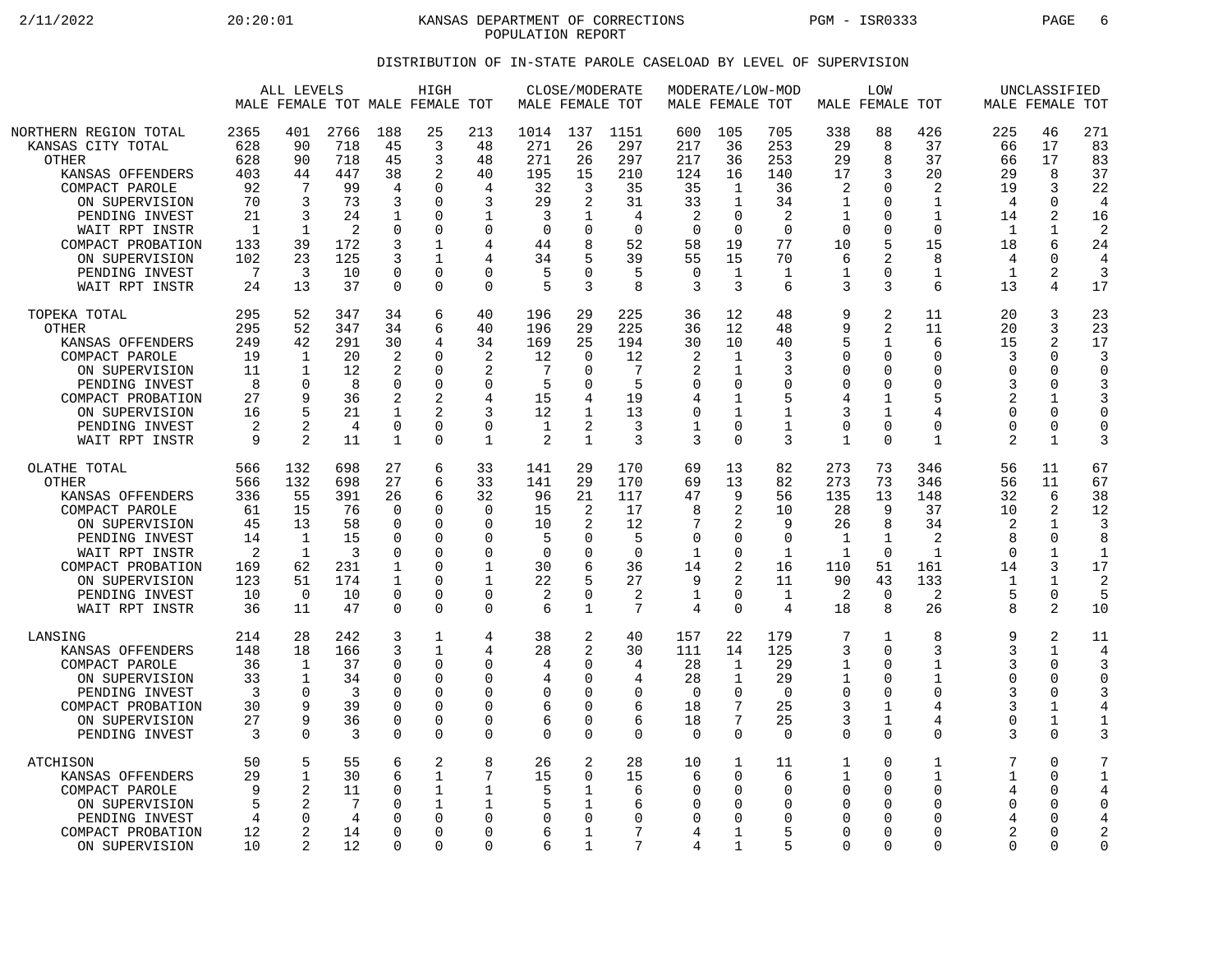2/11/2022 20:20:01 KANSAS DEPARTMENT OF CORRECTIONS PGM - ISR0333 PAGE 7 POPULATION REPORT

## DISTRIBUTION OF IN-STATE PAROLE CASELOAD BY LEVEL OF SUPERVISION

|                                                                                                                                                                                   | ALL LEVELS<br>MALE FEMALE TOT MALE FEMALE TOT                |                                                                                                    |                                                             |                                                                                                                   | HIGH                                                                      |                                                                                                                    | MALE FEMALE TOT                                                          | CLOSE/MODERATE                                                                                            |                                                                                              | MODERATE/LOW-MOD<br>MALE FEMALE TOT                        |                                                                                                                               |                                                                                               | MALE FEMALE TOT                                                                                 | <b>LOW</b>                                                                       |                                                                                                                                      | MALE FEMALE TOT                                                                 | UNCLASSIFIED                                                                                                            |                                                                                                                 |
|-----------------------------------------------------------------------------------------------------------------------------------------------------------------------------------|--------------------------------------------------------------|----------------------------------------------------------------------------------------------------|-------------------------------------------------------------|-------------------------------------------------------------------------------------------------------------------|---------------------------------------------------------------------------|--------------------------------------------------------------------------------------------------------------------|--------------------------------------------------------------------------|-----------------------------------------------------------------------------------------------------------|----------------------------------------------------------------------------------------------|------------------------------------------------------------|-------------------------------------------------------------------------------------------------------------------------------|-----------------------------------------------------------------------------------------------|-------------------------------------------------------------------------------------------------|----------------------------------------------------------------------------------|--------------------------------------------------------------------------------------------------------------------------------------|---------------------------------------------------------------------------------|-------------------------------------------------------------------------------------------------------------------------|-----------------------------------------------------------------------------------------------------------------|
| WAIT RPT INSTR                                                                                                                                                                    | 2                                                            | $\mathbf 0$                                                                                        | 2                                                           | $\mathbf 0$                                                                                                       | 0                                                                         | $\mathbf 0$                                                                                                        | $\Omega$                                                                 | $\Omega$                                                                                                  | $\mathbf 0$                                                                                  | 0                                                          | $\Omega$                                                                                                                      | $\overline{0}$                                                                                | $\mathbf 0$                                                                                     | 0                                                                                | $\Omega$                                                                                                                             | 2                                                                               | $\Omega$                                                                                                                | $\overline{2}$                                                                                                  |
| LAWRENCE<br>KANSAS OFFENDERS<br>COMPACT PAROLE<br>ON SUPERVISION<br>PENDING INVEST<br>COMPACT PROBATION<br>ON SUPERVISION<br>PENDING INVEST<br>WAIT RPT INSTR                     | 91<br>70<br>7<br>6<br>1<br>14<br>10<br>1<br>3                | 16<br>7<br>$\overline{4}$<br>3<br>1<br>$\overline{4}$<br>$\Omega$<br>$\mathbf{1}$                  | 107<br>77<br>11<br>9<br>2<br>19<br>14<br>$\mathbf{1}$<br>4  | 8<br>8<br>$\Omega$<br>$\cap$<br>$\mathbf 0$<br>$\Omega$<br>$\Omega$<br>$\mathbf 0$<br>$\Omega$                    | 0<br>0<br>0<br>O<br>O<br>0<br>O<br>0<br>0                                 | 8<br>8<br>$\Omega$<br>$\Omega$<br>0<br>$\Omega$<br>$\Omega$<br>$\mathbf 0$<br>$\Omega$                             | 54<br>40<br>5<br>4<br>1<br>9<br>6<br>1<br>$\overline{2}$                 | 4<br>1<br>1<br>1<br>$\mathbf 0$<br>$\overline{2}$<br>2<br>$\mathbf 0$<br>$\Omega$                         | 58<br>41<br>6<br>5<br>$\mathbf{1}$<br>11<br>8<br>$\mathbf{1}$<br>2                           | 17<br>13<br>$\mathbf 1$<br>1<br>0<br>3<br>3<br>0<br>0      | 7<br>4<br>2<br>2<br>0<br>1<br>0<br>$\Omega$                                                                                   | 24<br>17<br>3<br>3<br>0<br>4<br>4<br>$\mathbf 0$<br>$\Omega$                                  | 3<br>2<br>$\mathbf 0$<br>$\Omega$<br>$\mathbf 0$<br>$\mathbf 1$<br>1<br>$\mathbf 0$<br>$\Omega$ | 2<br>1<br>$\Omega$<br>U<br>0<br>1<br>$\mathbf{1}$<br>0<br>$\Omega$               | 5<br>3<br>$\mathbf 0$<br>$\Omega$<br>$\Omega$<br>2<br>2<br>$\Omega$<br>$\Omega$                                                      | 9<br>7<br>1<br>1<br>0<br>1<br>U<br>0<br>$\mathbf{1}$                            | 3<br>1<br>1<br>$\Omega$<br>1<br>1<br>$\Omega$<br>0<br>1                                                                 | 12<br>8<br>$\overline{2}$<br>1<br>$\mathbf{1}$<br>$\overline{2}$<br>$\Omega$<br>$\mathbf 0$<br>$\overline{2}$   |
| SALINA<br>KANSAS OFFENDERS<br>COMPACT PAROLE<br>ON SUPERVISION<br>PENDING INVEST<br>COMPACT PROBATION<br>ON SUPERVISION<br>PENDING INVEST<br>WAIT RPT INSTR                       | 186<br>165<br>9<br>4<br>5<br>12<br>7<br>1<br>4               | 27<br>16<br>2<br>1<br>$\mathbf 1$<br>9<br>6<br>$\mathbf{1}$<br>2                                   | 213<br>181<br>11<br>5<br>6<br>21<br>13<br>2<br>6            | 15<br>13<br>$\overline{2}$<br>$\mathbf 1$<br>$\mathbf 1$<br>$\Omega$<br>$\Omega$<br>$\Omega$<br>$\Omega$          | 1<br>$\mathbf{1}$<br>$\Omega$<br>U<br>0<br>O<br>0<br>$\Omega$<br>$\Omega$ | 16<br>14<br>2<br>1<br>$\mathbf 1$<br>$\Omega$<br>$\Omega$<br>$\Omega$<br>$\mathbf 0$                               | 124<br>112<br>4<br>2<br>8<br>4<br>1<br>3                                 | 17<br>9<br>1<br>1<br>$\mathbf 0$<br>7<br>4<br>1<br>2                                                      | 141<br>121<br>5<br>3<br>2<br>15<br>8<br>2<br>5                                               | 29<br>27<br>0<br>0<br>0<br>2<br>2<br>0<br>0                | 4<br>3<br><sup>0</sup><br>$\Omega$<br><sup>0</sup><br>1<br>1<br>$\Omega$<br>$\Omega$                                          | 33<br>30<br>0<br>0<br>$\mathbf 0$<br>3<br>3<br>$\Omega$<br>$\Omega$                           | 5<br>3<br>$\mathbf 0$<br>$\mathbf 0$<br>$\mathbf 0$<br>2<br>1<br>$\mathbf 0$<br>$\mathbf{1}$    | $\Omega$<br>0<br>$\Omega$<br>$\Omega$<br>0<br>U<br>0<br>$\Omega$<br>$\Omega$     | 5<br>3<br>$\mathbf 0$<br>$\Omega$<br>$\mathbf 0$<br>$\overline{a}$<br>$\mathbf{1}$<br>$\mathbf 0$<br>$\mathbf{1}$                    | 13<br>10<br>3<br>1<br>2<br>U<br>0<br>$\Omega$<br>0                              | 5<br>3<br>1<br>$\mathbf 0$<br>$\mathbf{1}$<br>1<br>$\mathbf{1}$<br>$\Omega$<br>$\Omega$                                 | 18<br>13<br>4<br>$\mathbf{1}$<br>3<br>$\mathbf{1}$<br>$\mathbf{1}$<br>$\mathbf 0$<br>$\Omega$                   |
| GREAT BEND<br>KANSAS OFFENDERS<br>COMPACT PAROLE<br>ON SUPERVISION<br>PENDING INVEST<br>WAIT RPT INSTR<br>COMPACT PROBATION<br>ON SUPERVISION<br>PENDING INVEST<br>WAIT RPT INSTR | 101<br>87<br>7<br>4<br>2<br>$\mathbf{1}$<br>7<br>4<br>1<br>2 | 5<br>4<br>$\Omega$<br>$\Omega$<br>$\Omega$<br>$\Omega$<br>$\mathbf{1}$<br>$\Omega$<br>-1<br>$\cap$ | 106<br>91<br>7<br>4<br>2<br>$\mathbf 1$<br>8<br>4<br>2<br>2 | 14<br>13<br>$\mathbf 1$<br>$\mathbf 1$<br>$\Omega$<br>$\Omega$<br>$\Omega$<br>$\mathbf 0$<br>$\Omega$<br>$\Omega$ | $\mathbf{1}$<br>1<br>0<br>$\Omega$<br>O<br>0<br>O<br>0<br>0<br>U          | 15<br>14<br>$\mathbf 1$<br>$\mathbf{1}$<br>$\Omega$<br>$\Omega$<br>$\Omega$<br>$\mathbf 0$<br>$\Omega$<br>$\Omega$ | 48<br>41<br>3<br>1<br>1<br>$\mathbf{1}$<br>4<br>$\overline{2}$<br>1<br>1 | 3<br>$\overline{2}$<br>$\mathbf 0$<br>$\Omega$<br>$\Omega$<br>$\Omega$<br>1<br>$\mathbf 0$<br>1<br>$\cap$ | 51<br>43<br>3<br>$\mathbf{1}$<br>$\mathbf{1}$<br>$\mathbf{1}$<br>5<br>2<br>2<br>$\mathbf{1}$ | 20<br>17<br>2<br>2<br>0<br>0<br>1<br>$\mathbf 1$<br>0<br>0 | $\mathbf{1}$<br>1<br>$\Omega$<br><sup>0</sup><br>$\Omega$<br>$\Omega$<br><sup>0</sup><br>$\Omega$<br><sup>0</sup><br>$\Omega$ | 21<br>18<br>2<br>2<br>$\Omega$<br>$\mathbf 0$<br>1<br>$\mathbf{1}$<br>$\mathbf 0$<br>$\Omega$ | 2<br>0<br>$\mathbf 0$<br>$\mathbf 0$<br>0<br>$\mathbf 0$<br>2<br>1<br>0<br>1                    | 0<br>$\Omega$<br>0<br>0<br>$\Omega$<br>0<br>U<br>0<br>$\Omega$<br>$\Omega$       | $\overline{2}$<br>0<br>$\Omega$<br>$\Omega$<br>$\Omega$<br>$\Omega$<br>$\overline{2}$<br>$\mathbf{1}$<br>$\mathbf 0$<br>$\mathbf{1}$ | 17<br>16<br>$\mathbf 1$<br>$\Omega$<br>1<br>$\Omega$<br>$\Omega$<br>0<br>U<br>U | $\mathbf 0$<br>$\Omega$<br>$\Omega$<br>$\Omega$<br>$\Omega$<br>$\Omega$<br>$\Omega$<br>$\Omega$<br>$\Omega$<br>$\Omega$ | 17<br>16<br>$\mathbf{1}$<br>$\mathbf{C}$<br>$\mathbf 1$<br>$\Omega$<br>$\Omega$<br>$\mathbf 0$<br>0<br>$\Omega$ |
| JUNCTION CITY<br>KANSAS OFFENDERS<br>COMPACT PAROLE<br>ON SUPERVISION<br>PENDING INVEST<br>COMPACT PROBATION<br>ON SUPERVISION<br>PENDING INVEST<br>WAIT RPT INSTR                | 111<br>84<br>10<br>7<br>3<br>17<br>6<br>3<br>8               | 27<br>19<br>2<br>1<br>$\mathbf{1}$<br>6<br>3<br>$\mathbf 1$<br>$\overline{2}$                      | 138<br>103<br>12<br>8<br>4<br>23<br>9<br>4<br>10            | 22<br>21<br>$\Omega$<br>$\Omega$<br>$\Omega$<br>1<br>$\Omega$<br>$\mathbf 0$<br>$\mathbf{1}$                      | 2<br>2<br>0<br>$\Omega$<br>O<br>0<br>0<br>0<br>$\Omega$                   | 24<br>23<br>$\Omega$<br>$\Omega$<br>$\Omega$<br>1<br>$\Omega$<br>$\mathbf 0$<br>$\mathbf{1}$                       | 62<br>47<br>3<br>8<br>5<br>1<br>2                                        | 17<br>13<br>1<br>$\Omega$<br>1<br>3<br>1<br>1<br>$\mathbf{1}$                                             | 79<br>60<br>8<br>4<br>4<br>11<br>6<br>2<br>3                                                 | 18<br>12<br>2<br>2<br>0<br>4<br>0<br>1<br>3                | 6<br>$\overline{2}$<br>1<br>1<br>$\Omega$<br>3<br>0<br>$\mathbf{1}$                                                           | 24<br>14<br>3<br>3<br>$\Omega$<br>7<br>2<br>1<br>$\overline{4}$                               | 2<br>1<br>$\mathbf 0$<br>$\mathbf 0$<br>$\mathbf 0$<br>1<br>$\mathbf 0$<br>0<br>$\mathbf{1}$    | 0<br>$\Omega$<br>$\Omega$<br>0<br>U<br>0<br>U<br>0<br>$\Omega$                   | 2<br>1<br>$\Omega$<br>$\Omega$<br>$\Omega$<br>1<br>0<br>$\mathbf 0$<br>$\mathbf{1}$                                                  | 7<br>3<br>$\mathbf{1}$<br>1<br>$\Omega$<br>3<br>1<br>1<br>1                     | 2<br>2<br>$\Omega$<br>$\Omega$<br>$\Omega$<br>$\Omega$<br>$\Omega$<br>0<br>$\Omega$                                     | 9<br>5<br>$\mathbf{1}$<br>$\mathbf{1}$<br>$\Omega$<br>3<br>$\mathbf{1}$<br>$\mathbf 1$<br>$\mathbf{1}$          |
| NW COMM CORR<br>KANSAS OFFENDERS<br>COMPACT PAROLE<br>ON SUPERVISION<br>PENDING INVEST<br>COMPACT PROBATION<br>ON SUPERVISION<br>PENDING INVEST<br>WAIT RPT INSTR                 | 108<br>91<br>8<br>7<br>1<br>9<br>3<br>2<br>4                 | 16<br>13<br>$\mathbf 1$<br>1<br>$\Omega$<br>$\mathfrak{D}$<br>2<br>$\Omega$<br>$\Omega$            | 124<br>104<br>9<br>8<br>$\mathbf{1}$<br>11<br>5<br>2<br>4   | 14<br>13<br>$\mathbf 1$<br>1<br>$\Omega$<br>$\Omega$<br>$\mathbf 0$<br>$\Omega$<br>$\Omega$                       | 3<br>3<br>0<br>0<br>0<br>O<br>O<br>O<br>U                                 | 17<br>16<br>1<br>1<br>$\Omega$<br><sup>0</sup><br>0<br>$\Omega$<br>$\Omega$                                        | 54<br>51<br>3<br>2<br>O<br>$\Omega$<br>O<br>$\Omega$                     | 8<br>7<br>1<br>1<br>$\Omega$<br>$\Omega$<br>$\Omega$<br>$\Omega$<br>$\Omega$                              | 62<br>58<br>4<br>3<br>$\mathbf{1}$<br>$\Omega$<br>0<br>0<br>$\Omega$                         | 27<br>20<br>2<br>2<br>0<br>5<br>2<br>0<br>3                | 3<br>2<br>$\Omega$<br><sup>0</sup><br>$\Omega$<br>1<br>1<br>$\Omega$<br>0                                                     | 30<br>22<br>2<br>2<br>$\mathbf 0$<br>6<br>3<br>$\Omega$<br>3                                  | 7<br>4<br>1<br>1<br>$\mathbf 0$<br>2<br>1<br>1<br>$\Omega$                                      | 2<br>1<br>$\Omega$<br>$\Omega$<br>0<br>$\mathbf{1}$<br>1<br>$\Omega$<br>$\Omega$ | 9<br>5<br>$\mathbf{1}$<br>1<br>$\mathbf 0$<br>ζ<br>2<br>1<br>$\Omega$                                                                | 6<br>3<br>$\mathbf{1}$<br>1<br>0<br>2<br>0<br>1<br>$\mathbf{1}$                 | $\Omega$<br>$\Omega$<br>0<br>$\Omega$<br>$\Omega$<br><sup>0</sup><br>$\Omega$<br>$\Omega$<br>∩                          | 6<br>3<br>$\mathbf{1}$<br>$\mathbf{1}$<br>$\Omega$<br>2<br>0<br>$\mathbf{1}$<br>$\mathbf{1}$                    |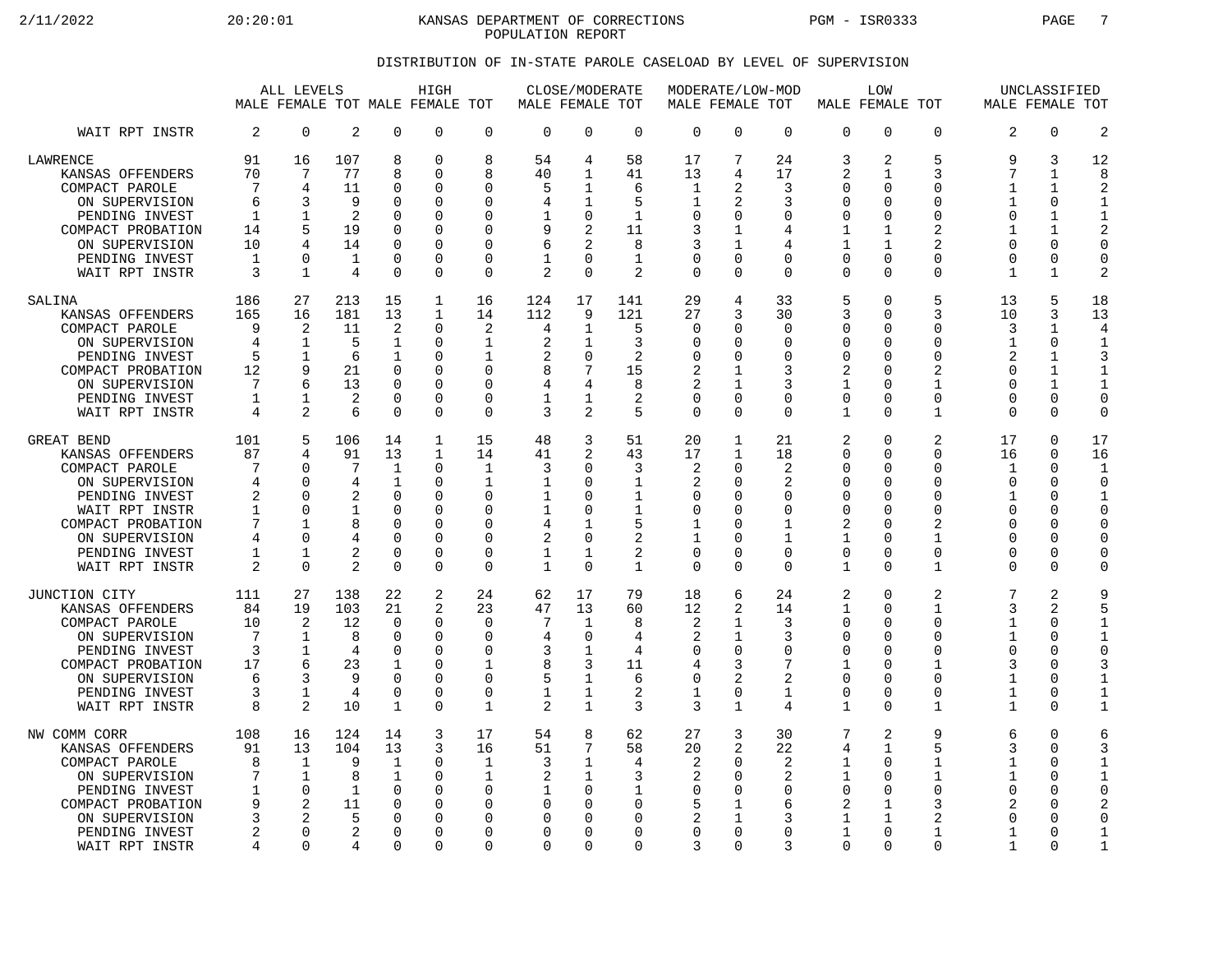2/11/2022 20:20:01 KANSAS DEPARTMENT OF CORRECTIONS PGM - ISR0333 PAGE 8 POPULATION REPORT

## DISTRIBUTION OF IN-STATE PAROLE CASELOAD BY LEVEL OF SUPERVISION

|                                                                                                                                                                                                | ALL LEVELS                                                  |                                                                                                    | HIGH<br>MALE FEMALE TOT MALE FEMALE TOT                               |                                                                             | MALE FEMALE TOT                                                                                                    | CLOSE/MODERATE                                              |                                                                                    | MALE FEMALE TOT                                                         |                                                                      | MODERATE/LOW-MOD                                                             |                                                                                            | LOW<br>MALE FEMALE TOT                                                          |                                                                                                     | MALE FEMALE TOT                                                                                       | UNCLASSIFIED                                                   |                                                                                                     |                                                                                        |                                                                                                  |
|------------------------------------------------------------------------------------------------------------------------------------------------------------------------------------------------|-------------------------------------------------------------|----------------------------------------------------------------------------------------------------|-----------------------------------------------------------------------|-----------------------------------------------------------------------------|--------------------------------------------------------------------------------------------------------------------|-------------------------------------------------------------|------------------------------------------------------------------------------------|-------------------------------------------------------------------------|----------------------------------------------------------------------|------------------------------------------------------------------------------|--------------------------------------------------------------------------------------------|---------------------------------------------------------------------------------|-----------------------------------------------------------------------------------------------------|-------------------------------------------------------------------------------------------------------|----------------------------------------------------------------|-----------------------------------------------------------------------------------------------------|----------------------------------------------------------------------------------------|--------------------------------------------------------------------------------------------------|
| UNASSIGNED - NORTH                                                                                                                                                                             | 15                                                          | 3                                                                                                  | 18                                                                    | 0                                                                           | $\mathbf 0$                                                                                                        | $\mathbf 0$                                                 | 0                                                                                  | $\mathbf 0$                                                             | 0                                                                    | $\mathbf 0$                                                                  | 0                                                                                          | $\mathbf 0$                                                                     | $\mathbf 0$                                                                                         | $\Omega$                                                                                              | 0                                                              | 15                                                                                                  | 3                                                                                      | 18                                                                                               |
| KANSAS OFFENDERS                                                                                                                                                                               | 15                                                          | $\mathbf{3}$                                                                                       | 18                                                                    | $\Omega$                                                                    | $\Omega$                                                                                                           | 0                                                           | $\Omega$                                                                           | $\Omega$                                                                | $\Omega$                                                             | $\Omega$                                                                     | $\mathbf 0$                                                                                | $\Omega$                                                                        | $\Omega$                                                                                            | $\Omega$                                                                                              | 0                                                              | 15                                                                                                  | $\overline{3}$                                                                         | 18                                                                                               |
| SOUTHERN REGION TOTAL<br>WICHITA TOTAL<br>SEX OFFENDER UNIT<br>KANSAS OFFENDERS<br>COMPACT PAROLE<br>ON SUPERVISION<br>PENDING INVEST<br>COMPACT PROBATION<br>ON SUPERVISION<br>WAIT RPT INSTR | 2147<br>1572<br>90<br>75<br>6<br>4<br>2<br>9<br>8<br>1      | 306<br>206<br>36<br>33<br>$\mathbf 1$<br>$\mathbf{1}$<br>$\mathbf 0$<br>$\overline{2}$<br>$\Omega$ | 2453<br>1778<br>126<br>108<br>7<br>5<br>2<br>11<br>10<br>$\mathbf{1}$ | 218<br>171<br>10<br>10<br>$\Omega$<br>$\Omega$<br>0<br>O<br>0<br>$\Omega$   | 35<br>25<br>10<br>10<br>$\Omega$<br>$\Omega$<br>$\Omega$<br>$\Omega$<br>$\Omega$<br>$\Omega$                       | 253<br>196<br>20<br>20<br>0<br>$\Omega$<br>0<br>0<br>0<br>0 | 963<br>694<br>52<br>42<br>4<br>2<br>2<br>6<br>6<br>$\Omega$                        | 126<br>82<br>20<br>17<br>1<br>1<br>0<br>2<br>$\Omega$                   | 1089<br>776<br>72<br>59<br>5<br>3<br>2<br>8<br>8<br>$\Omega$         | 561<br>396<br>19<br>15<br>2<br>2<br>$\mathbf 0$<br>2<br>1<br>$\mathbf{1}$    | 75<br>45<br>3<br>3<br>$\Omega$<br>$\Omega$<br>$\Omega$<br>$\Omega$<br>$\Omega$<br>$\Omega$ | 636<br>441<br>22<br>18<br>2<br>2<br>$\Omega$<br>2<br>1<br>$\mathbf{1}$          | 261<br>227<br>$\mathbf{1}$<br>1<br>$\Omega$<br>$\Omega$<br>0<br>$\Omega$<br>$\mathbf 0$<br>$\Omega$ | 43<br>37<br>$\mathbf{1}$<br>1<br>$\Omega$<br>$\Omega$<br>$\Omega$<br>$\Omega$<br>$\Omega$<br>$\Omega$ | 304<br>264<br>2<br>2<br>0<br>0<br>0<br>0<br>0<br>$\Omega$      | 144<br>84<br>8<br>7<br>$\Omega$<br>$\Omega$<br>$\Omega$<br>$\mathbf{1}$<br>$\mathbf{1}$<br>$\Omega$ | 27<br>17<br>2<br>2<br>$\Omega$<br>$\Omega$<br>0<br>$\Omega$<br>$\mathbf 0$<br>$\Omega$ | 171<br>101<br>10<br>9<br>$\Omega$<br>$\Omega$<br>$\mathbf 0$<br>1<br>$\mathbf{1}$<br>$\mathbf 0$ |
| <b>OTHER</b><br>KANSAS OFFENDERS<br>COMPACT PAROLE<br>ON SUPERVISION<br>PENDING INVEST<br>WAIT RPT INSTR<br>COMPACT PROBATION<br>ON SUPERVISION<br>PENDING INVEST<br>WAIT RPT INSTR            | 1482<br>1272<br>72<br>65<br>6<br>1<br>138<br>121<br>6<br>11 | 170<br>106<br>14<br>10<br>3<br>1<br>50<br>36<br>5<br>9                                             | 1652<br>1378<br>86<br>75<br>9<br>2<br>188<br>157<br>11<br>20          | 161<br>157<br>3<br>3<br>O<br>$\Omega$<br>1<br>$\mathbf{1}$<br>0<br>$\Omega$ | 15<br>12<br>$\mathbf{1}$<br>$\mathbf{1}$<br>$\Omega$<br>$\Omega$<br>$\overline{2}$<br>2<br>$\mathbf 0$<br>$\Omega$ | 176<br>169<br>4<br>4<br>$\Omega$<br>0<br>3<br>3<br>0<br>0   | 642<br>585<br>25<br>24<br>$\mathbf{1}$<br>$\Omega$<br>32<br>31<br>$\mathbf 0$<br>1 | 62<br>49<br>3<br>1<br>$\mathbf{1}$<br>1<br>10<br>7<br>2<br>$\mathbf{1}$ | 704<br>634<br>28<br>25<br>$\overline{2}$<br>-1<br>42<br>38<br>2<br>2 | 377<br>348<br>8<br>8<br>$\Omega$<br>$\Omega$<br>21<br>19<br>$\mathbf 0$<br>2 | 42<br>30<br>4<br>4<br>0<br>$\Omega$<br>8<br>4<br>1<br>3                                    | 419<br>378<br>12<br>12<br>$\Omega$<br>$\Omega$<br>29<br>23<br>$\mathbf{1}$<br>5 | 226<br>128<br>26<br>25<br>$\Omega$<br>-1<br>72<br>63<br>1<br>8                                      | 36<br>6<br>4<br>4<br>$\Omega$<br>$\cap$<br>26<br>21<br>$\mathbf 1$<br>4                               | 262<br>134<br>30<br>29<br>$\Omega$<br>1<br>98<br>84<br>2<br>12 | 76<br>54<br>10<br>5<br>5<br>$\Omega$<br>12<br>5<br>$\Omega$                                         | 15<br>9<br>2<br>0<br>2<br>0<br>4<br>2<br>$\mathbf 1$<br>$\mathbf{1}$                   | 91<br>63<br>12<br>5<br>7<br>$\Omega$<br>16<br>9<br>6<br>1                                        |
| HUTCHINSON TOTAL                                                                                                                                                                               | 105                                                         | 13                                                                                                 | 118                                                                   | 8                                                                           | 1                                                                                                                  | 9                                                           | 70                                                                                 | 10                                                                      | 80                                                                   | 12                                                                           | 2                                                                                          | 14                                                                              | 7                                                                                                   | $\Omega$                                                                                              | 7                                                              | 8                                                                                                   | 0                                                                                      | 8                                                                                                |
| <b>OTHER</b>                                                                                                                                                                                   | 105                                                         | 13                                                                                                 | 118                                                                   | 8                                                                           | $\mathbf{1}$                                                                                                       | 9                                                           | 70                                                                                 | 10                                                                      | 80                                                                   | 12                                                                           | 2                                                                                          | 14                                                                              | 7                                                                                                   | $\Omega$                                                                                              | 7                                                              | 8                                                                                                   | $\mathbf 0$                                                                            | 8                                                                                                |
| KANSAS OFFENDERS                                                                                                                                                                               | 85                                                          | 12                                                                                                 | 97                                                                    | 8                                                                           | $\mathbf{1}$                                                                                                       | 9                                                           | 59                                                                                 | 9                                                                       | 68                                                                   | 9                                                                            | 2                                                                                          | 11                                                                              | 5                                                                                                   | $\Omega$                                                                                              | 5                                                              | $\overline{4}$                                                                                      | $\Omega$                                                                               | 4                                                                                                |
| COMPACT PAROLE                                                                                                                                                                                 | 6                                                           | $\mathbf 1$                                                                                        | 7                                                                     | 0                                                                           | $\Omega$                                                                                                           | 0                                                           | 0                                                                                  | 1                                                                       | $\mathbf{1}$                                                         | 3                                                                            | 0                                                                                          | 3                                                                               | $\mathbf 0$                                                                                         | 0                                                                                                     | 0                                                              | 3                                                                                                   | $\mathbf 0$                                                                            | 3                                                                                                |
| ON SUPERVISION                                                                                                                                                                                 | 4                                                           | $\Omega$                                                                                           | 4                                                                     | O                                                                           | $\Omega$                                                                                                           | 0                                                           | 0                                                                                  | $\Omega$                                                                | 0                                                                    | 3                                                                            | $\Omega$                                                                                   | 3                                                                               | 0                                                                                                   | $\Omega$                                                                                              | O                                                              | $\mathbf{1}$                                                                                        | 0                                                                                      | 1                                                                                                |
| PENDING INVEST                                                                                                                                                                                 | 2                                                           | 1                                                                                                  | 3                                                                     | O                                                                           | $\Omega$                                                                                                           | 0                                                           | $\mathbf 0$                                                                        | 1                                                                       | $\mathbf{1}$                                                         | $\Omega$                                                                     | $\Omega$                                                                                   | ∩                                                                               | 0                                                                                                   | $\Omega$                                                                                              | $\Omega$                                                       | $\overline{2}$                                                                                      | 0                                                                                      | 2                                                                                                |
| COMPACT PROBATION                                                                                                                                                                              | 14                                                          | $\Omega$                                                                                           | 14                                                                    | $\Omega$                                                                    | $\Omega$                                                                                                           | 0                                                           | 11                                                                                 | $\Omega$                                                                | 11                                                                   | $\mathbf 0$                                                                  | <sup>0</sup>                                                                               | O                                                                               | 2                                                                                                   | $\Omega$                                                                                              | $\overline{a}$                                                 | $\mathbf{1}$                                                                                        | $\mathbf 0$                                                                            | $\mathbf{1}$                                                                                     |
| ON SUPERVISION                                                                                                                                                                                 | 8                                                           | <sup>n</sup>                                                                                       | 8                                                                     | O                                                                           | $\Omega$                                                                                                           | 0                                                           | 7                                                                                  | U                                                                       | 7                                                                    | $\Omega$                                                                     | O                                                                                          | ∩                                                                               | 1                                                                                                   | $\Omega$                                                                                              | 1                                                              | $\Omega$                                                                                            | $\Omega$                                                                               | $\Omega$                                                                                         |
| PENDING INVEST                                                                                                                                                                                 | 2                                                           | $\Omega$                                                                                           | 2                                                                     | 0                                                                           | $\Omega$                                                                                                           | 0                                                           | $\mathbf{1}$                                                                       | 0                                                                       | $\mathbf{1}$                                                         | $\Omega$                                                                     | 0                                                                                          | $\Omega$                                                                        | $\mathbf 0$                                                                                         | $\mathbf 0$                                                                                           | $\Omega$                                                       | $\mathbf{1}$                                                                                        | $\Omega$                                                                               | 1                                                                                                |
| WAIT RPT INSTR                                                                                                                                                                                 | $\overline{4}$                                              | $\Omega$                                                                                           | 4                                                                     | $\Omega$                                                                    | $\Omega$                                                                                                           | 0                                                           | ζ                                                                                  | $\Omega$                                                                | 3                                                                    | $\Omega$                                                                     | $\Omega$                                                                                   | $\Omega$                                                                        | $\mathbf{1}$                                                                                        | $\Omega$                                                                                              | $\mathbf{1}$                                                   | $\Omega$                                                                                            | $\Omega$                                                                               | $\Omega$                                                                                         |
| <b>GARDEN CITY</b>                                                                                                                                                                             | 155                                                         | 31                                                                                                 | 186                                                                   | 5                                                                           | 1                                                                                                                  | 6                                                           | 41                                                                                 | 10                                                                      | 51                                                                   | 99                                                                           | 20                                                                                         | 119                                                                             | 2                                                                                                   | $\Omega$                                                                                              | 2                                                              | 8                                                                                                   | $\Omega$                                                                               | 8                                                                                                |
| KANSAS OFFENDERS                                                                                                                                                                               | 69                                                          | 12                                                                                                 | 81                                                                    | 4                                                                           | $\mathbf{1}$                                                                                                       | 5                                                           | 32                                                                                 | 7                                                                       | 39                                                                   | 29                                                                           | 4                                                                                          | 33                                                                              | 1                                                                                                   | $\Omega$                                                                                              | 1                                                              | 3                                                                                                   | $\Omega$                                                                               | 3                                                                                                |
| COMPACT PAROLE                                                                                                                                                                                 | 33                                                          | 6                                                                                                  | 39                                                                    | 1                                                                           | $\Omega$                                                                                                           | $\mathbf 1$                                                 | 4                                                                                  | 2                                                                       | 6                                                                    | 26                                                                           | 4                                                                                          | 30                                                                              | $\mathbf{1}$                                                                                        | $\Omega$                                                                                              | 1                                                              | $\mathbf{1}$                                                                                        | 0                                                                                      | $\mathbf{1}$                                                                                     |
| ON SUPERVISION                                                                                                                                                                                 | 30                                                          | 5                                                                                                  | 35                                                                    | $\mathbf 1$                                                                 | $\Omega$                                                                                                           | 1                                                           | 2                                                                                  | 1                                                                       | 3                                                                    | 26                                                                           | 4                                                                                          | 30                                                                              | $\mathbf{1}$                                                                                        | $\mathbf 0$                                                                                           | $\mathbf{1}$                                                   | $\Omega$                                                                                            | $\mathbf 0$                                                                            | $\mathbf 0$                                                                                      |
| PENDING INVEST                                                                                                                                                                                 | 3                                                           | 1                                                                                                  | 4                                                                     | $\Omega$                                                                    | $\Omega$                                                                                                           | 0                                                           | 2                                                                                  | 1                                                                       | 3                                                                    | $\Omega$                                                                     | $\Omega$                                                                                   | $\Omega$                                                                        | 0                                                                                                   | $\cap$                                                                                                | O                                                              | $\mathbf{1}$                                                                                        | 0                                                                                      | 1                                                                                                |
| COMPACT PROBATION                                                                                                                                                                              | 53                                                          | 13                                                                                                 | 66                                                                    | 0                                                                           | $\Omega$                                                                                                           | 0                                                           | 5                                                                                  | 1                                                                       | 6                                                                    | 44                                                                           | 12                                                                                         | 56                                                                              | 0                                                                                                   | 0                                                                                                     | 0                                                              | 4                                                                                                   | $\Omega$                                                                               | 4                                                                                                |
| ON SUPERVISION                                                                                                                                                                                 | 49                                                          | 13                                                                                                 | 62                                                                    | O                                                                           | $\Omega$                                                                                                           | 0                                                           | 5                                                                                  | 1                                                                       | 6                                                                    | 44                                                                           | 12                                                                                         | 56                                                                              | $\Omega$                                                                                            | $\Omega$                                                                                              | 0                                                              | $\Omega$                                                                                            | $\Omega$                                                                               | $\mathbf 0$                                                                                      |
| PENDING INVEST                                                                                                                                                                                 | 2                                                           | $\Omega$                                                                                           | 2                                                                     | $\Omega$                                                                    | $\Omega$                                                                                                           | 0                                                           | 0                                                                                  | $\Omega$                                                                | 0                                                                    | $\Omega$                                                                     | $\Omega$                                                                                   | $\Omega$                                                                        | 0                                                                                                   | $\Omega$                                                                                              | $\Omega$                                                       | 2                                                                                                   | $\Omega$                                                                               | $\overline{c}$                                                                                   |
| WAIT RPT INSTR                                                                                                                                                                                 | $\overline{2}$                                              | $\Omega$                                                                                           | $\overline{2}$                                                        | $\Omega$                                                                    | $\Omega$                                                                                                           | 0                                                           | 0                                                                                  | $\Omega$                                                                | $\Omega$                                                             | $\mathbf 0$                                                                  | $\Omega$                                                                                   | $\Omega$                                                                        | $\Omega$                                                                                            | $\Omega$                                                                                              | $\Omega$                                                       | 2                                                                                                   | $\Omega$                                                                               | $\overline{a}$                                                                                   |
| DODGE CITY                                                                                                                                                                                     | 33                                                          | $\overline{4}$                                                                                     | 37                                                                    | 6                                                                           | 2                                                                                                                  | 8                                                           | 16                                                                                 | 1                                                                       | 17                                                                   | 6                                                                            | $\Omega$                                                                                   | 6                                                                               | 4                                                                                                   | 1                                                                                                     | 5                                                              | 1                                                                                                   | $\mathbf 0$                                                                            | 1                                                                                                |
| KANSAS OFFENDERS                                                                                                                                                                               | 28                                                          | 3                                                                                                  | 31                                                                    | 6                                                                           | 1                                                                                                                  | 7                                                           | 13                                                                                 | $\mathbf{1}$                                                            | 14                                                                   | 6                                                                            | $\Omega$                                                                                   | 6                                                                               | 2                                                                                                   | 1                                                                                                     | ζ                                                              | $\mathbf{1}$                                                                                        | $\Omega$                                                                               | $\mathbf{1}$                                                                                     |
| COMPACT PAROLE                                                                                                                                                                                 | 1                                                           | $\mathbf 1$                                                                                        | 2                                                                     | 0                                                                           | 1                                                                                                                  | $\mathbf 1$                                                 | $\mathbf{1}$                                                                       | $\Omega$                                                                | $\mathbf{1}$                                                         | $\mathbf 0$                                                                  | $\Omega$                                                                                   | $\Omega$                                                                        | $\mathbf 0$                                                                                         | $\Omega$                                                                                              | 0                                                              | $\Omega$                                                                                            | 0                                                                                      | $\mathbf 0$                                                                                      |
| ON SUPERVISION                                                                                                                                                                                 | 1                                                           | 1                                                                                                  | 2                                                                     | $\Omega$                                                                    | $\mathbf{1}$                                                                                                       | 1                                                           | 1                                                                                  | O                                                                       | 1                                                                    | $\Omega$                                                                     | 0                                                                                          | O                                                                               | $\Omega$                                                                                            | $\Omega$                                                                                              | $\Omega$                                                       | $\Omega$                                                                                            | $\Omega$                                                                               | $\Omega$                                                                                         |
| COMPACT PROBATION                                                                                                                                                                              | 4                                                           | $\Omega$                                                                                           | 4                                                                     | O                                                                           | $\Omega$                                                                                                           | 0                                                           | 2                                                                                  | O                                                                       | 2                                                                    | $\Omega$                                                                     | 0                                                                                          | $\Omega$                                                                        | 2                                                                                                   | $\Omega$                                                                                              | 2                                                              | $\Omega$                                                                                            | 0                                                                                      | $\Omega$                                                                                         |
| ON SUPERVISION                                                                                                                                                                                 | 2                                                           | $\Omega$                                                                                           | 2                                                                     | O                                                                           | $\Omega$                                                                                                           | 0                                                           | 2                                                                                  | O                                                                       | 2                                                                    | $\Omega$                                                                     | O                                                                                          | $\Omega$                                                                        | $\Omega$                                                                                            | $\Omega$                                                                                              | $\Omega$                                                       | $\Omega$                                                                                            | $\Omega$                                                                               | 0                                                                                                |